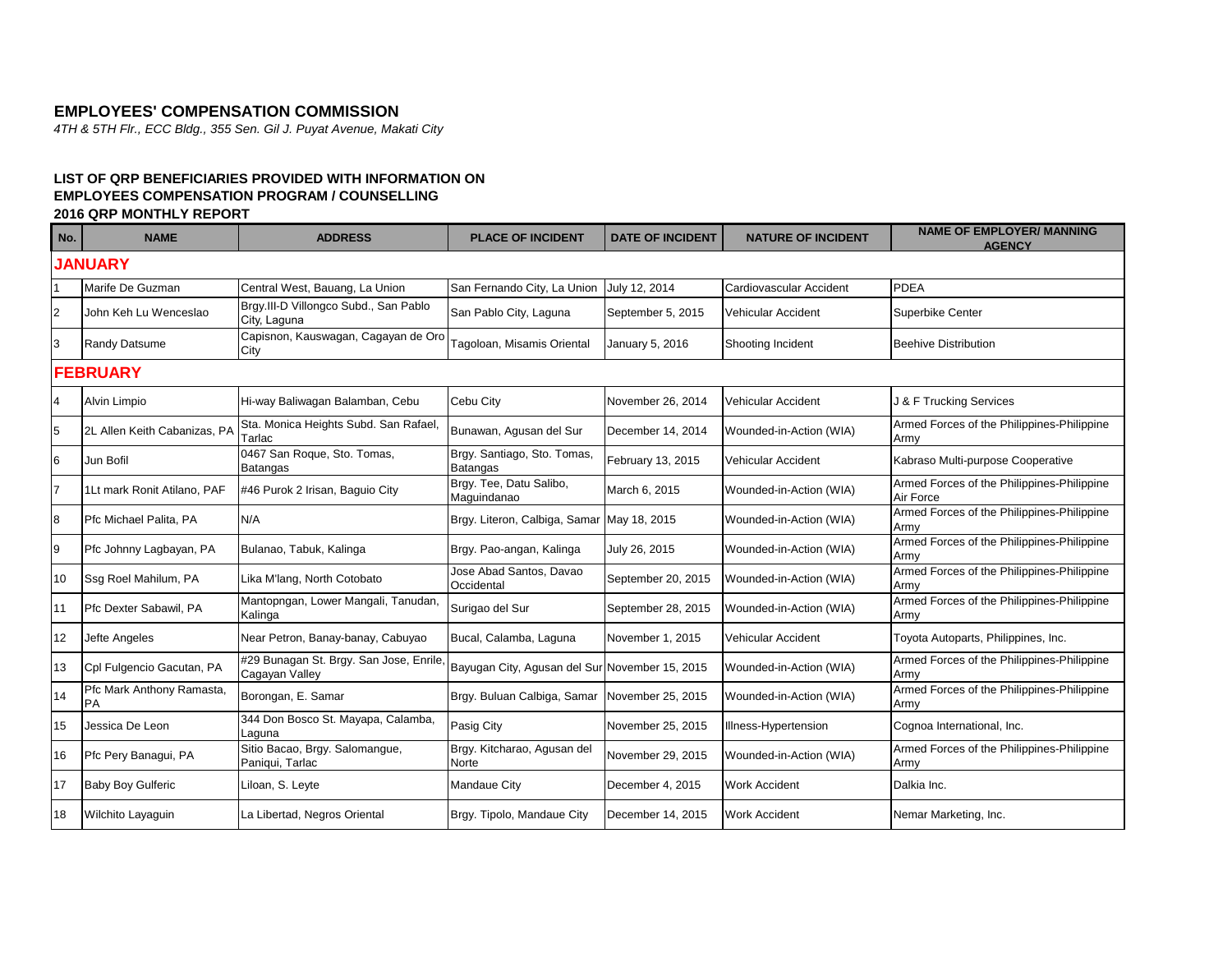| No. | <b>NAME</b>                            | <b>ADDRESS</b>                                                  | <b>PLACE OF INCIDENT</b>                                | <b>DATE OF INCIDENT</b> | <b>NATURE OF INCIDENT</b> | <b>NAME OF EMPLOYER/ MANNING</b><br><b>AGENCY</b>    |
|-----|----------------------------------------|-----------------------------------------------------------------|---------------------------------------------------------|-------------------------|---------------------------|------------------------------------------------------|
| 19  | Pfc Joemar Badulan, PA                 | Brgy. Hawilian, Esperanza, Agusan del<br>Sur                    | Sitio Bulong-bulongan,<br>Bunawan, Agusan del Sur       | December 14, 2015       | Wounded-in-Action (WIA)   | Armed Forces of the Philippines-Philippine<br>Armv   |
| 20  | Sgt Flening Alih, PA                   | Recodo, Purol 7B, Zamboanga City                                | Brgy. Diatagon, Liangga,<br>Surigao del Sur             | December 17, 2015       | Wounded-in-Action (WIA)   | Armed Forces of the Philippines-Philippine<br>Army   |
| 21  | Cpl Jose Mardick Jusayan,<br><b>PA</b> | Brgy. Dagum, Calbayog City, Samar                               | Brgy. Borong, Calbiga, Samar December 18, 2015          |                         | Wounded-in-Action (WIA)   | Armed Forces of the Philippines-Philippine<br>Armv   |
| 22  | Cpl Abner Nueva, PA                    | Calbayog City, Samar                                            | Borongan, Calbayog City,<br>Samar                       | December 18, 2015       | Wounded-in-Action (WIA)   | Armed Forces of the Philippines-Philippine<br>Army   |
| 23  | Jay Ladera                             | Purok Maunlad Brgy. Saravia,<br>Koronadal City                  | Koronadal City                                          | January 8, 2016         | Vehicular Accident        | <b>KCC Mall of Marbel</b>                            |
| 24  | Pfc Jelied Mag-usara, PA               | Patag, Cagayan de Oro City                                      | <b>Basilan Province</b>                                 | January 10, 2016        | Wounded-in-Action (WIA)   | Armed Forces of the Philippines-Philippine<br>Army   |
| 25  | Garry Jose Valencia Seit               | Tandayag, Amlan, Negros Oriental                                | Tanday, Negros Oriental                                 | January 13, 2016        | <b>Work Accident</b>      | <b>NARI Construction</b>                             |
| 26  | Rea Librando (+)                       | B19 L12 Phil8C Southville, San Isidro,<br>Rodriguez, Rizal      | SM The Block, North EDSA,<br>Quezon City                | January 16, 2016        | <b>Work Accident</b>      | <b>Federal Agency</b>                                |
| 27  | David Opsimar (+)                      | Mahayahay, Apas, Cebu City                                      | Mactan, Economic Zone,<br>Lapu-lapu City                | January 22, 2016        | Shooting Incident         | <b>Jantro Security Agency</b>                        |
| 28  | Jeffrey Murphy                         | Sitio Ilaya I, Brgy. Del Valle, San<br>Antonio. Quezon          | San Atonio, Quezon                                      | January 25, 2016        | <b>Work Accident</b>      | New Kanlaon Construction Inc.                        |
| 29  | Wifredo Loga                           | 1476 G. Gilatudtud St. Mabolo, Cebu<br>City                     | Bo. Tulay, Minglanilla, Cebu                            | January 27, 2016        | <b>Work Accident</b>      | Pepsi-Cola Products Phils.                           |
| 30  | Ssq Edmund Cuestas, PA                 | Phase 3-C Villaverde San Miguel,<br>Tagum City                  | Kibawe, Bukidnon                                        | January 30, 2016        | Wounded-in-Action (WIA)   | Armed Forces of the Philippines-Philippine<br>Army   |
| 31  | Leonard Del Rosario                    | 4332 San Roque Village, Sto. Tomas,<br><b>Batangas</b>          | N/A                                                     | February 2, 2016        | Illness-Kyphosis          | <b>B/E</b> Aespace                                   |
| 32  | Crisanto Orande (+)                    | Purok 3, Malipo, Guinobatan, Albay                              | Albay                                                   | February 5, 2016        | Electrocution             | Ajan Jeada/Numerical Gate Construction<br>and Supply |
| 33  | David Geverola                         | Paknaan, Mandaue City                                           | Mandaue City (within the<br>company premises)           | February 12, 2016       | <b>Machine Accident</b>   | Faithope, Inc.                                       |
| 34  | <b>Maribel Escoses</b>                 | 2008 Pleasabet Village, Tuntungin-<br>Putho, Los Banos, Laguna  | Los Banos, Laguna                                       | December 8, 2016        | Vehicular Accident        | Asiapro                                              |
| 35  | Cpl Janny Segundera, PA                | Purok 4 Brgy. Kibia, Matalam, N.<br>Cotobato                    | <b>Basilan Province</b>                                 | N/A                     | Wounded-in-Action (WIA)   | Armed Forces of the Philippines-Philippine<br>Army   |
| 36  | 2Lt Gil Campilan, PA                   | Sto. Nino, San Agustin, Surigao del Sur                         | <b>Basilan Province</b>                                 | N/A                     | Wounded-in-Action (WIA)   | Armed Forces of the Philippines-Philippine<br>Army   |
| 37  | Cpl Jonas Autor, PA                    | Brgy. Cantato, Paranas, Samar                                   | N/A                                                     | N/A                     | Wounded-in-Action (WIA)   | Armed Forces of the Philippines-Philippine<br>Army   |
| 38  | Cpl Dominador Marquez, PA              | Guibang, Gamu, Isabela                                          | Brgy. Pitaka, Sultan Naga,<br>Dimaporo, Lanao del Norte | N/A                     | Wounded-in-Action (WIA)   | Armed Forces of the Philippines-Philippine<br>Army   |
| 39  | Cpl Michael Porten, PA                 | Brgy. Bucay, Motiong, Western Samar                             | N/A                                                     | N/A                     | Wounded-in-Action (WIA)   | Armed Forces of the Philippines-Philippine<br>Army   |
|     | <b>MARCH</b>                           |                                                                 |                                                         |                         |                           |                                                      |
| 40  | Ronilo Paran                           | Canjulao, Lapu-lapu City                                        | within the company premises-<br>Cebu City               | July 9, 2015            | <b>Machine Accident</b>   | Solid Stone Center                                   |
| 41  | <b>Renato Brion</b>                    | U705 Avida Towers Brgy. Bagong<br>Lipunan ng Crame, Quezon City | Andenson Bldg. I, Parian,<br>Calamba, Laguna            | December 14, 2015       | Shooting Incident         | Department of Interior and Local<br>Government       |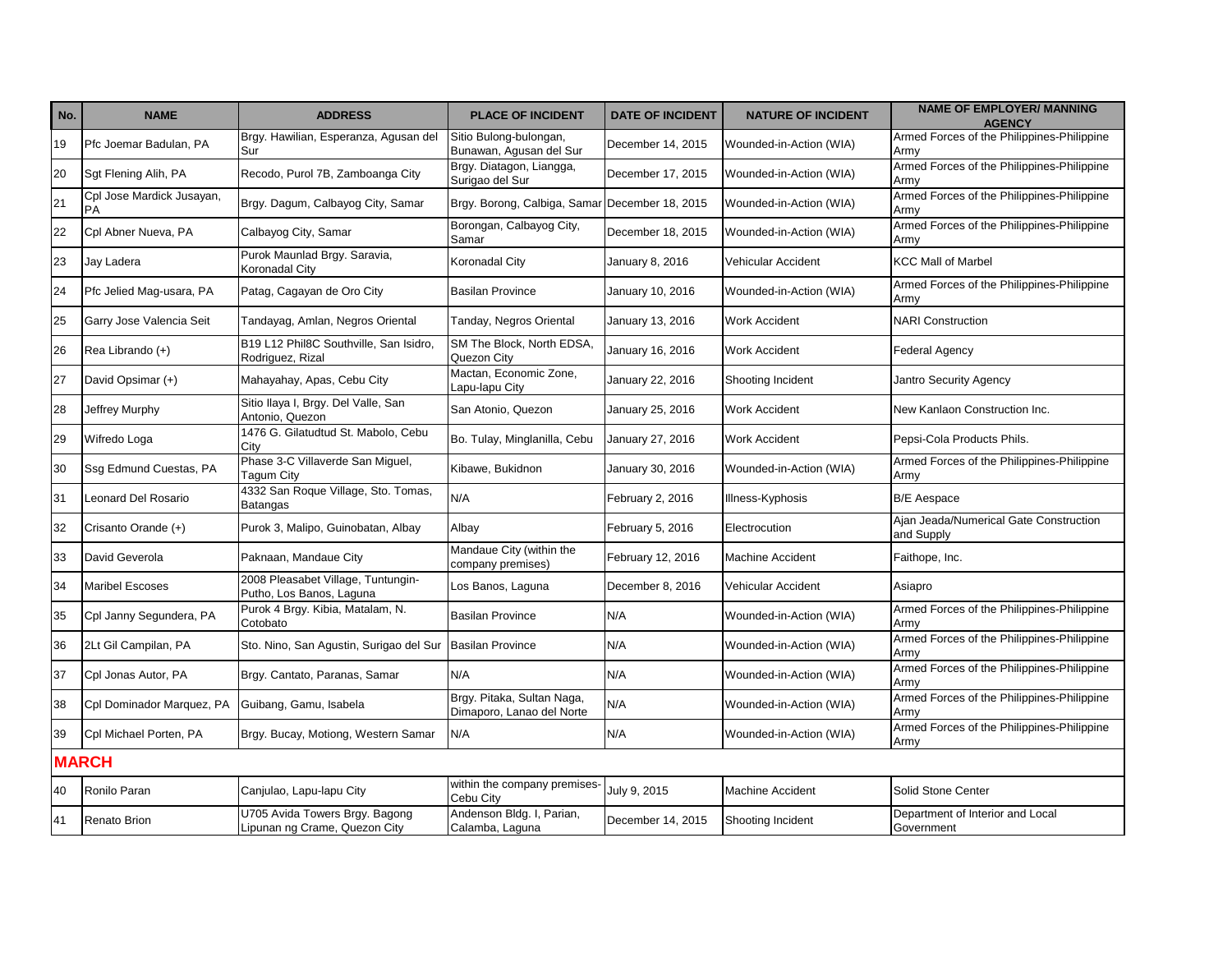| No. | <b>NAME</b>                 | <b>ADDRESS</b>                                                          | <b>PLACE OF INCIDENT</b>                  | <b>DATE OF INCIDENT</b> | <b>NATURE OF INCIDENT</b> | <b>NAME OF EMPLOYER/ MANNING</b><br><b>AGENCY</b>                 |
|-----|-----------------------------|-------------------------------------------------------------------------|-------------------------------------------|-------------------------|---------------------------|-------------------------------------------------------------------|
| 42  | Manny Malong                | Santiago Norte, City of San Fernando,<br>La Union                       | La Union                                  | January 2, 2016         | Vehicular Accident        | Royal Agency                                                      |
| 43  | Jonathan Casuga             | Pagdalagan Norte, City of San<br>Fernando, La Union                     | La Union                                  | January 16, 2016        | Shooting Incident         | La Union District Jail                                            |
| 44  | <b>Rimwel Galan</b>         | Sitio Kasagingan Lawaan III Talisay<br>City, Cebu                       | working site in Cebu City                 | January 30, 2016        | <b>Work Accident</b>      | <b>YET Construction</b>                                           |
| 45  | Ronald Cuevas (+)           | Maranding, Lanao del Norte                                              | Cagayan de Oro City                       | February 13, 2016       | Murder                    | ANKAA Security Agency, Inc.                                       |
| 46  | PO1 Vilmor Felipe           | Bessang, Allacapan, Cagayan                                             | Sta. Margarita, Baggao,<br>Cagayan        | February 16, 2016       | Wounded in Action         | Philippine National Police-Regional Public<br>Safety Battalion 02 |
| 47  | PO1 Estanislao Calayan, Jr. | Linao East, Tuguegarao City, Cagayan                                    | Sta. Margarita, Baggao,<br>Cagayan        | February 16, 2016       | Wounded in Action         | Philippine National Police-Regional Public<br>Safety Battalion 02 |
| 48  | PO2 Elvis Madli             | Centro Norte, Sto. Nino, Cagayan                                        | Sta. Margarita, Baggao,<br>Cagayan        | February 16, 2016       | Wounded in Action         | Philippine National Police-Regional Public<br>Safety Battalion 02 |
| 49  | PO1 Mateo Ballad            | Dodan, Penablanca, Cagayan                                              | Sta. Margarita, Baggao,<br>Cagayan        | February 16, 2016       | Wounded in Action         | Philippine National Police-Regional Public<br>Safety Battalion 02 |
| 50  | PO1 John Fritz Balunsat     | 5 Lavadia St. Caggay, Tuguegarao City,<br>Cagayan                       | Sta. Margarita, Baggao,<br>Cagayan        | February 16, 2016       | Wounded in Action         | Philippine National Police-Regional Public<br>Safety Battalion 02 |
| 51  | PO1 Jaemark Camaruan        | Camasi, Penablanca, Cagayan                                             | Sta. Margarita, Baggao,<br>Cagayan        | February 16, 2016       | Wounded in Action         | Philippine National Police-Regional Public<br>Safety Battalion 02 |
| 52  | PO1 Olier Cabildo           | C-Versoza, Baggao, Cagayan                                              | Sta. Margarita, Baggao,<br>Cagayan        | February 16, 2016       | Wounded in Action         | Philippine National Police-Regional Public<br>Safety Battalion 02 |
| 53  | PO1 Jubert Ducusin          | Zone 5 Carig Norte, Tuguegarao City,<br>Cagayan                         | Sta. Margarita, Baggao,<br>Cagayan        | February 16, 2016       | Wounded in Action         | Philippine National Police-Regional Public<br>Safety Battalion 02 |
| 54  | PO2 Jaypol Melad            | Cattagganab, Tuguegarao City,<br>Cagayan                                | Sta. Margarita, Baggao,<br>Cagayan        | February 16, 2016       | Wounded in Action         | Philippine National Police-Regional Public<br>Safety Battalion 02 |
| 55  | PO3 Jeremy F. Gacias        | 872 Nonato St. Caggay, Tuguegarao<br>City, Cagayan                      | Sta. Margarita, Baggao,<br>Cagayan        | February 16, 2016       | Wounded in Action         | Philippine National Police-Regional Public<br>Safety Battalion 02 |
| 56  | PO1 Edmar Mallillin         | Pallua Sur, Tuguegarao City, Cagayan                                    | Sta. Margarita, Baggao,<br>Cagayan        | February 16, 2016       | Wounded in Action         | Philippine National Police-Regional Public<br>Safety Battalion 02 |
| 57  | PO1 Mark Lester Layugan     | Sta. Visitacion, Tumauini, Isabela                                      | Sta. Margarita, Baggao,<br>Cagayan        | February 16, 2016       | Wounded in Action         | Philippine National Police-Regional Public<br>Safety Battalion 02 |
| 58  | PO1 Richmon Diesto          | 69 Blumentrit Bagumbayan,<br>Tuguegarao City, Cagayan                   | Sta. Margarita, Baggao,<br>Cagayan        | February 16, 2016       | Wounded in Action         | Philippine National Police-Regional Public<br>Safety Battalion 02 |
| 59  | PO1 Kelvin Taguibao         | Buntun Highway, Tuguegarao City,<br>Cagayan                             | Sta. Margarita, Baggao,<br>Cagayan        | February 16, 2016       | Wounded in Action         | Philippine National Police-Regional Public<br>Safety Battalion 02 |
| 60  | PSInsp. Clan Cabansi        | 101 old Provincial Road, Cattaggaman<br>Nuevo, Tuguegarao City, Cagayan | Sta. Margarita, Baggao,<br>Cagayan        | February 16, 2016       | Wounded in Action         | Philippine National Police-Regional Public<br>Safety Battalion 02 |
| 61  | PSInsp. Arnel Acain         | N/A                                                                     | Sta. Margarita, Baggao,<br>Cagayan        | February 16, 2016       | Wounded in Action         | Philippine National Police-Regional Public<br>Safety Battalion 02 |
| 62  | PO1 Rogelio Alfonso (+)     | N/A                                                                     | Sta. Margarita, Baggao,<br>Cagayan        | February 17, 2016       | Killed in Action          | Philippine National Police-Regional Public<br>Safety Battalion 03 |
| 63  | PO1 Ryan Annag (+)          | N/A                                                                     | Sta. Margarita, Baggao,<br>Cagayan        | February 18, 2016       | Killed in Action          | Philippine National Police-Regional Public<br>Safety Battalion 04 |
| 64  | PO1 Julius Soriano (+)      | N/A                                                                     | Sta. Margarita, Baggao,<br>Cagayan        | February 19, 2016       | Killed in Action          | Philippine National Police-Regional Public<br>Safety Battalion 05 |
| 65  | Michael Mendoza             | Maharlika Tipolo, Mandaue City, Cebu                                    | within the company premises-<br>Cebu City | February 24, 2016       | <b>Work Accident</b>      | Amcoop Inc.                                                       |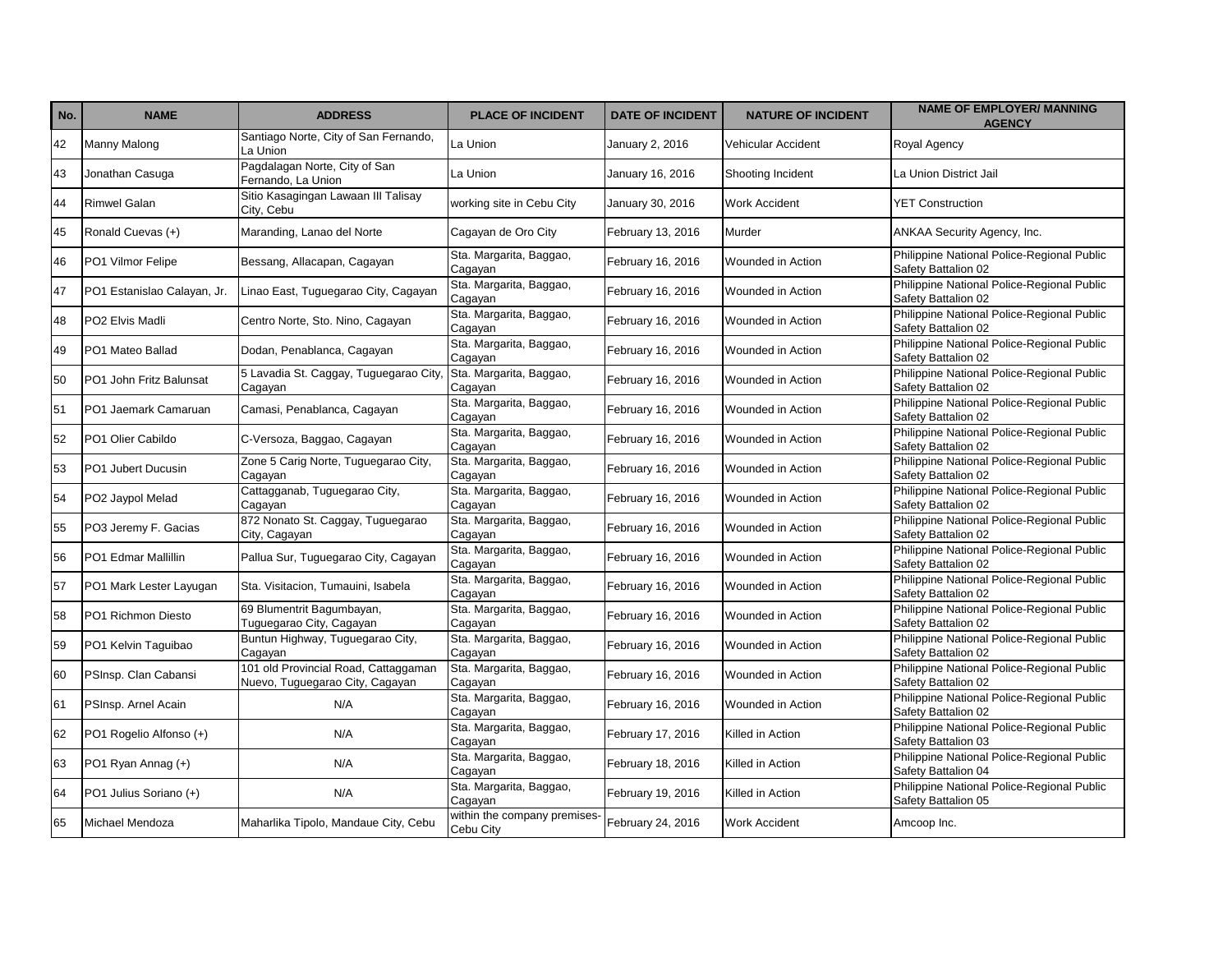| No.          | <b>NAME</b>              | <b>ADDRESS</b>                                                    | <b>PLACE OF INCIDENT</b>                                                                  | <b>DATE OF INCIDENT</b> | <b>NATURE OF INCIDENT</b> | <b>NAME OF EMPLOYER/ MANNING</b><br><b>AGENCY</b>  |
|--------------|--------------------------|-------------------------------------------------------------------|-------------------------------------------------------------------------------------------|-------------------------|---------------------------|----------------------------------------------------|
| 66           | <b>Michael Samoranos</b> | Brgy. Tayud, Liloan, Cebu                                         | Mandaue City, Cebu                                                                        | February 24, 2016       | Vehicular Accident        | <b>PNP SWAT Cebu</b>                               |
| 67           | <b>Melvin Buncad</b>     | N/A                                                               | Brgy. Balud, Capoocan, Leyte February 25, 2016                                            |                         | Vehicular Accident        | Top Jobs Manpower Services                         |
| 68           | Rey Mark Bernaldo        | Lower Putting Bato Calumpang, Gen.<br>Santos City                 | within the company premises-<br>Gen. Santos City                                          | March 2, 2016           | Machine Accident          | Seatrade Canning Company                           |
| 69           | Arnel Nazareno           | N/A                                                               | Culianan, Zamboanga City                                                                  | March 8, 2016           | Electrocution             | <b>TELCO Contractor</b>                            |
| 70           | Gilbert Carredo          | Nasipit, Talamban, Cebu City                                      | Ayala Access Rd., Cebu City                                                               | March 9, 2016           | Vehicular Accident        | DOLE RO7                                           |
| 71           | Freddie Loga             | Sta. Rosa, Lapu-lapu City                                         | within the company premises-<br>Cebu City                                                 | March 9, 2016           | <b>Work Accident</b>      | Arrastre Olango Island                             |
| 72           | Joannes Yu               | Poblacion, Toledo City, Cebu                                      | onboard ship, Cebu City                                                                   | March 15, 2016          | <b>Work Accident</b>      | <b>Bes Port Services</b>                           |
| <b>APRIL</b> |                          |                                                                   |                                                                                           |                         |                           |                                                    |
| 73           | Edmundo Tagpeo Jr.       | 5 Carag, St. Centro Enrile, Cagayuan                              | Libag, Tuguegarao, Cagayan                                                                | November 1, 2013        | Vehicular Accident        | Northern Luzon SME Lending Corp.                   |
| 74           | Arnold R. Manibog        | Catayauan, Lallo, Cagayan                                         | Magapit Lallo, Cagayan                                                                    | November 24, 2013       | <b>Shooting Accident</b>  | <b>GV Florida Transport</b>                        |
| 75           | Annalissa P. Dayrit      | 5 kalaw st. San gabriel, Tuguegarao<br>City, Cagayan              | Bonifacio st. Tuguegarao<br>City, Cagayan                                                 | July 1, 2014            | Vehicular Accident        | Fernandez News Stand                               |
| 76           | Romel A. Beronilla       | 02 T Gomez st. Riverside Centro 10,<br>Tuguegarao city, Cagayan   | Linao East, Tuguegarao City<br>Cagayan                                                    | October 23, 2014        | Vehicular Accident        | Jupeter Gas Station                                |
| 77           | CPL Roger G. Mendoza     | Sinunug, Zamboanga City                                           | Don Victoriano, Chongbian,<br>Misamis Occidental                                          | March 9, 2015           | Wounded-in-Action (WIA)   | Armed Forces of the Philippines-Philippine<br>Armv |
| 78           | Rolando Roly Arravez     | Guzman St., Happy Living, Pallua Sur,<br>Tuguegarao City, Cagayan | Villa Blanca Hotel,<br>Tuguegarao City                                                    | April 20, 2015          | <b>Welding Accident</b>   | Valley Construction & General Merchandise          |
| 79           | Robustiano Zingapan      | 16 Bagay road, San Gabriel,<br>Tuguegarao City, Cagayan           | Bakers Percent Bakeshop,<br>Buntun Highway, Tuguegarao September 1, 2015<br>City, Cagayan |                         | <b>Machine Accident</b>   | <b>Bakers Percent Bakeshop</b>                     |
| 80           | Isidro P. Mallillin      | 121 A Padilla St. Pallua Sur,<br>Tuguegarao City Cagayan          | Memorial Park Tuguegarao<br>City, Cagayan                                                 | September 29, 2015      | Electrocution             | <b>RG Construction</b>                             |
| 81           | Pantaleon Z. Danao       | Centro Solana, Cagayan                                            | Julie's Bakeshop, Main<br>branch                                                          | October 1, 2015         | Dough Roller Accident     | Julie's Bakeshop, Main branch                      |
| 82           | 2LT Roca B. Casing       | Lumbo, Valenzuela City, Bukidnon                                  | San Miguel, Bulacan                                                                       | October 10, 2015        | Wounded-in-Action (WIA)   | Armed Forces of the Philippines-Philippine<br>Armv |
| 83           | John Alexander Danga     | 27-E Obispo st., Camasi, Peñablanca,<br>Cagayan                   | Buntun Highway, Tuguegarao<br>City, Cagayan                                               | November 3, 2015        | Vehicular Accident        | <b>Itawes Manpower Security Agency</b>             |
| 84           | SGT Sherwin C. Arnejo    | Kauswagan, Lanao Del Norte                                        | Lamitan, Basilan Province                                                                 | November 8, 2015        | Wounded-in-Action (WIA)   | Armed Forces of the Philippines-Philippine<br>Army |
| 85           | PFC Pery T. Banagui      | So- Bacao, Brgy. Salomague, Paniqui,<br>Tarlac                    | Agusan Del Sur                                                                            | November 29, 2015       | Wounded-in-Action (WIA)   | Armed Forces of the Philippines-Philippine<br>Army |
| 86           | PFC Jonathan A. Pabualan | Balingasag, Misamis Oriental                                      | Purok 1, Brgy. Minalwang,<br>Claveria, Misamis Oriental                                   | December 3, 2015        | Wounded-in-Action (WIA)   | Armed Forces of the Philippines-Philippine<br>Army |
| 87           | CPL Randy D. Estrada     | Danagaan, Mahayag, Zamboanga Del<br>Sur                           | Sitio Bohe Libe, Macalang,<br>Albarka, Basilan Province                                   | December 20, 2015       | Wounded-in-Action (WIA)   | Armed Forces of the Philippines-Philippine<br>Army |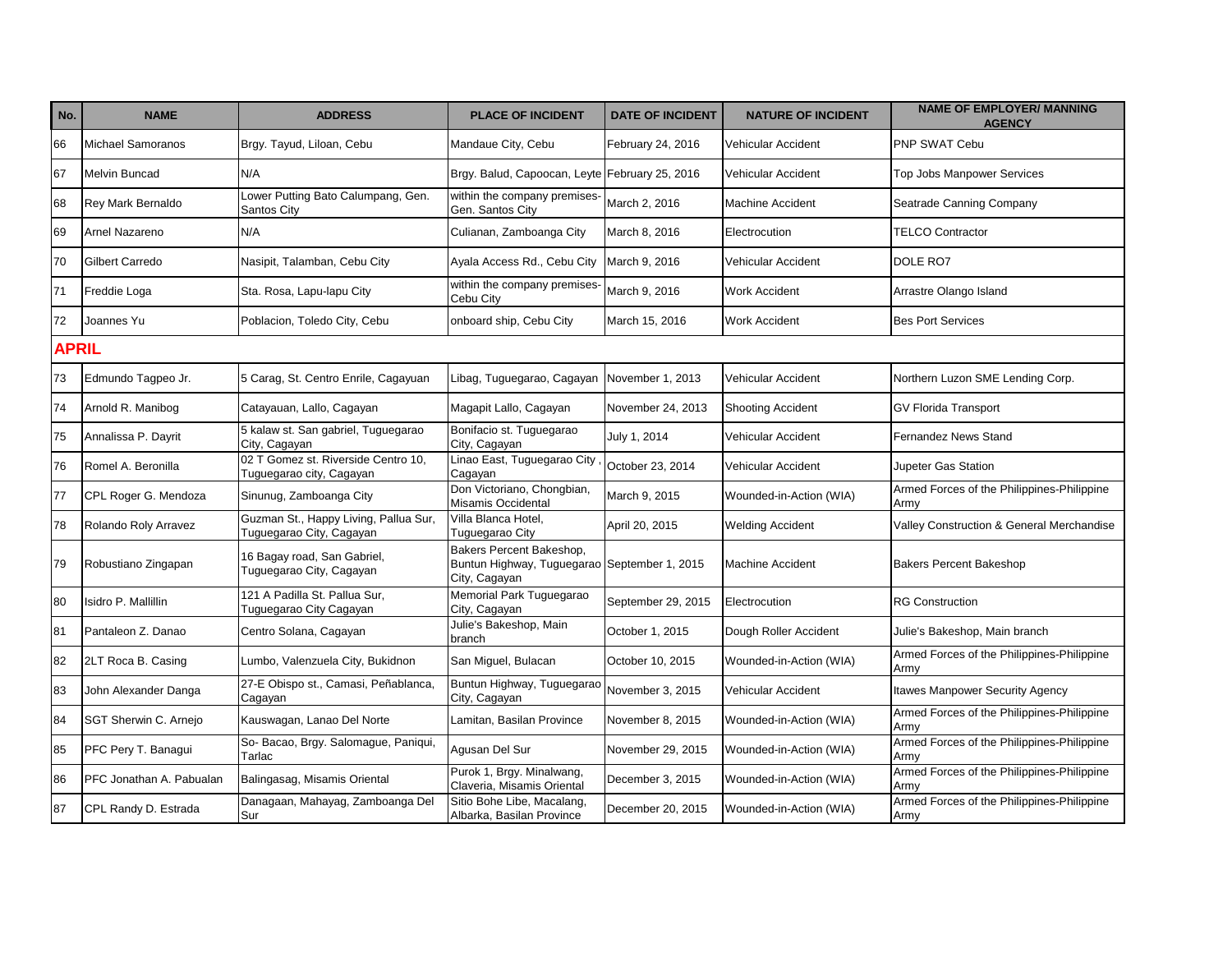| No. | <b>NAME</b>                | <b>ADDRESS</b>                                     | <b>PLACE OF INCIDENT</b>                        | <b>DATE OF INCIDENT</b> | <b>NATURE OF INCIDENT</b> | <b>NAME OF EMPLOYER/ MANNING</b><br><b>AGENCY</b>  |
|-----|----------------------------|----------------------------------------------------|-------------------------------------------------|-------------------------|---------------------------|----------------------------------------------------|
| 88  | Joyce A. Rocafort          | Sta Rosa Laguna                                    | Sta Rosa Laguna                                 | January 4, 2016         | <b>Work Accident</b>      | The Medical City South luzon                       |
| 89  | PFC Ronald M. Dejilla      | Brgy. Gines Miagao, Iloilo                         | Himamaylan City, Negros<br>Occidental           | January 18, 2016        | Wounded-in-Action (WIA)   | Armed Forces of the Philippines-Philippine<br>Army |
| 90  | Mylene C. Atienza          | Brgy. Mamatid Cabuyao Laguna                       | Cabuyao, Laguna                                 | January 19, 2016        | <b>Work Accident</b>      | Production Synergy Boosters Inc.                   |
| 91  | PFC Rizan A. Saluta        | Sepac, Sapang Dalaga, Misamis<br>Occidental        | Panglima, Estino Sulu                           | January 31, 2016        | Wounded-in-Action (WIA)   | Armed Forces of the Philippines-Philippine<br>Armv |
| 92  | PFC Novembert Canoog       | Bag-Ong, Dawis, Lanao Del Norte                    | Abra                                            | February 10, 2016       | Wounded-in-Action (WIA)   | Armed Forces of the Philippines-Philippine<br>Armv |
| 93  | PFC King Harold A. Bodoy   | Purok 4 Brgy. Buhangin, Baler, Aurora              | Brgy. Perlda Kitcharao,<br>Agusan Del Norte     | February 11, 2016       | Wounded-in-Action (WIA)   | Armed Forces of the Philippines-Philippine<br>Armv |
| 94  | PFC James B. Acha          | Basak, Cauayan, Negros Occidental                  | Brgy. Mahayahay, Kitcharao,<br><b>AND</b>       | February 16, 2016       | Wounded-in-Action (WIA)   | Armed Forces of the Philippines-Philippine<br>Armv |
| 95  | CPL Ryan A. Dimalalu-an    | Pigkawayan, North Cotabato                         | Brgy. Media, Maguindanao                        | February 16, 2016       | Wounded-in-Action (WIA)   | Armed Forces of the Philippines-Philippine<br>Armv |
| 96  | <b>PFC Raymond Madis</b>   | Brgy. Gayonga, Northern Kabuntalan,<br>Maguindanao | Brgy. Tee Datu Salibo,<br>Maguindanao           | February 19, 2016       | Wounded-in-Action (WIA)   | Armed Forces of the Philippines-Philippine<br>Army |
| 97  | PFC Andrio L. Badana       | P-3 Mandahilag, talisayan, Misamis<br>Oriental     | Mt. Maganlo, Camam-Onan,<br>Surigao Del Norte   | February 20, 2016       | Wounded-in-Action (WIA)   | Armed Forces of the Philippines-Philippine<br>Army |
| 98  | CPL Bonifacio Moncada      | Purok Quezon Sto. Nino, Pagadian City              | Vbrgy. Bayabao, Lanao del<br>Sur                | February 21, 2016       | Wounded-in-Action (WIA)   | Armed Forces of the Philippines-Philippine<br>Armv |
| 99  | SGTLorenzo H. Hernan       | P-1 Pili, Ilawod, Bacacay, Albay                   | Brgy. San Ramon Caraga,<br>Albay                | February 26, 2016       | Wounded-in-Action (WIA)   | Armed Forces of the Philippines-Philippine<br>Army |
| 100 | Rick B. Malana             | 29 Libag Norte, Tuguegarao City,<br>Cagayan        | Brgy. Quibal, Peñablanca,<br>Cagayan            | February 26, 2016       | <b>Vehicular Accident</b> | Cagayan Electric Cooperative                       |
| 101 | SGT Baguio G. Balansi      | Zamora, Bilor, Bohol                               | Patikul, Sulu                                   | March 1, 2016           | Wounded-in-Action (WIA)   | Armed Forces of the Philippines-Philippine<br>Army |
| 102 | SSG Geruel C. Hipe         | Brgy. Sulit, Polomolok, South Cotabato             | So. Balas Brgy Tee, Datu<br>Salibo, Maguindanao | March 2, 2016           | Wounded-in-Action (WIA)   | Armed Forces of the Philippines-Philippine<br>Armv |
| 103 | CPL Arthur B. Labajosa     | Ipil, Zamboanga Sibugay, PRO                       | So. Balas Brgy Tee, Datu<br>Salibo, Maguindanao | March 2, 2016           | Wounded-in-Action (WIA)   | Armed Forces of the Philippines-Philippine<br>Armv |
| 104 | I2LT Jerome J. Jacuba      | Getulid Buenavista, Guimaras, Iloilo               | So. Balas Brgy Tee, Datu<br>Salibo Maguindanao  | March 2, 2016           | Wounded-in-Action (WIA)   | Armed Forces of the Philippines-Philippine<br>Armv |
| 105 | John Apayart               | Paringao, Baung, La Union                          | Paringao, Baung, La Union                       | March 8, 2016           | Motorcycle accident       | Nickle Finance Corp. BMQ                           |
| 106 | Geey P. Ledesma            | Andarayan Noth Solana, Cagayan                     | Centro Solana, Cagayan                          | March 9, 2016           | Vehicular Accident        | Rodamel Drugstore Branch VIII                      |
| 107 | Rene Pahid (+)             | Maanahaw, Palanas, Masbate                         | Cogeo Gate 2, Antipolo City,<br>Rizal           | March 10, 2016          | Work Accident             | <b>Mahevick Construction</b>                       |
| 108 | Jocel Pepito (+)           | Maanahaw, Palanas, Masbate                         | Cogeo Gate 2, Antipolo City,<br>Rizal           | March 10, 2016          | Work Accident             | Mahevick Construction                              |
| 109 | Darwin Villegas (+)        | Maanahaw, Palanas, Masbate                         | Cogeo Gate 2, Antipolo City,<br>Rizal           | March 10, 2016          | <b>Work Accident</b>      | <b>Mahevick Construction</b>                       |
| 110 | <b>PFC Mark Leo Nacion</b> | Libtong, Roxas, Oriental Mindoro                   | Hagan, Bongapong, Oriental<br>Mindoro           | March 15, 2016          | Wounded-in-Action (WIA)   | Armed Forces of the Philippines-Philippine<br>Army |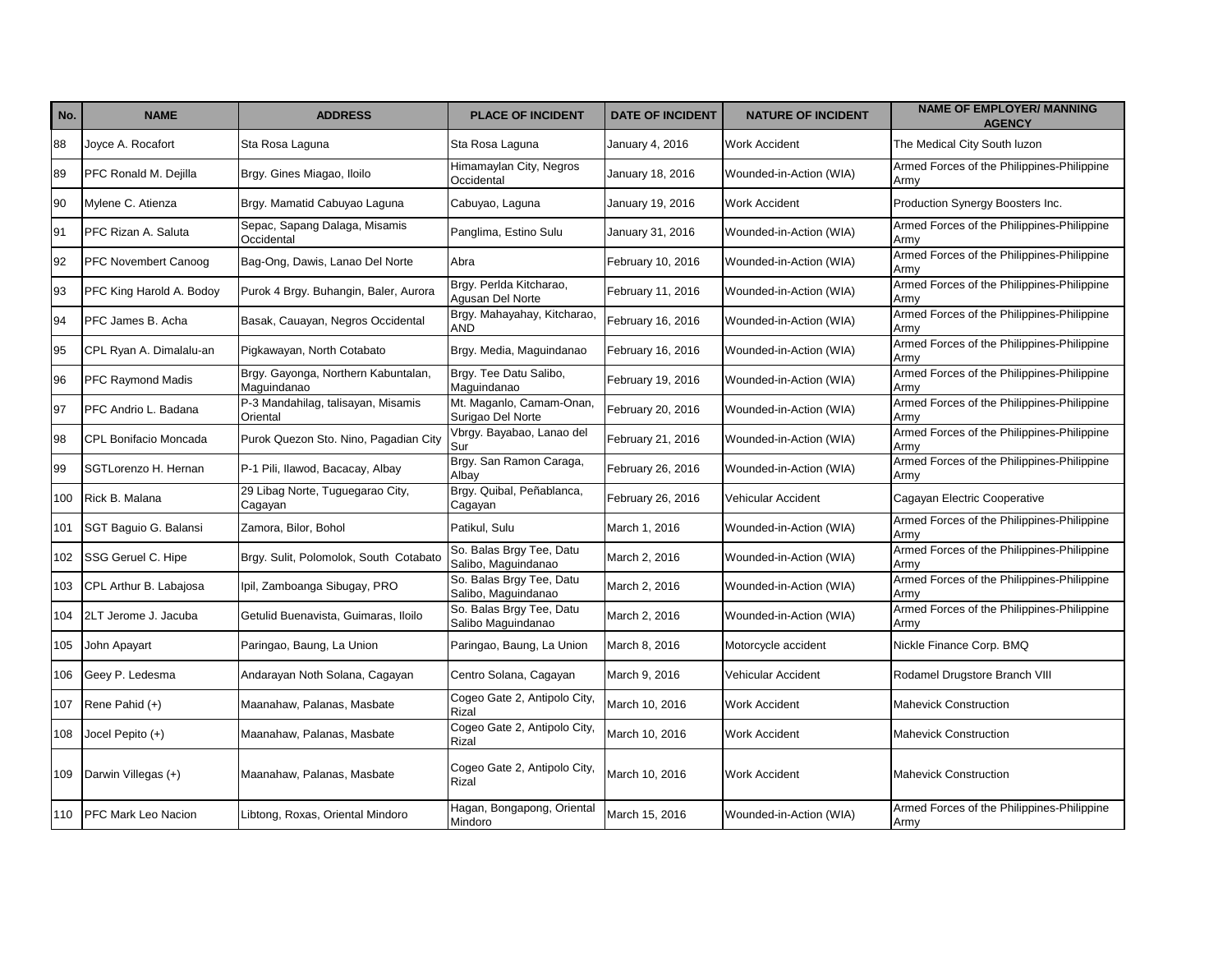| No.        | <b>NAME</b>                  | <b>ADDRESS</b>                                         | <b>PLACE OF INCIDENT</b>                          | <b>DATE OF INCIDENT</b> | <b>NATURE OF INCIDENT</b>            | <b>NAME OF EMPLOYER/ MANNING</b><br><b>AGENCY</b>  |
|------------|------------------------------|--------------------------------------------------------|---------------------------------------------------|-------------------------|--------------------------------------|----------------------------------------------------|
| 111        | Markquelle M. Buentrago      | Calugmaan, Camagong, Nasipit,<br>Agusan Del Norte      | Calugmaan, Camagong,<br>Nasipit, Agusan Del Norte | March 20, 2016          | Vehicular Accident                   | <b>Nasipit Construction</b>                        |
| 112        | Josephine Mayasa             | Purok San Roque, Labangal, General<br>Santos City      | Purok San Roque, Labangal,<br>General Santos City | April 2, 2016           | Stumbled upon entering the<br>qate   | <b>AMCOOP</b>                                      |
| 113        | Dennis Danor                 | Bagumbayan Sultan Kudarat                              | Bagumbayan Sultan Kudarat                         | April 20, 2016          | <b>Shooting Accident</b>             | General Santos City Polife office                  |
| 114        | SGT Edwin D. Peralta         | RSB3, Awang Dos, Maguindanao                           | So. Balas Brgy Tee, Datu<br>Salibo Maguindanao    | N/A                     | Wounded-in-Action (WIA)              | Armed Forces of the Philippines-Philippine<br>Army |
| 115        | PFC Isagani S. Moracilla Jr. | Diplo, Kumalarang, Zamboanga Del Sur                   | Jolo, Sulu                                        | N/A                     | Wounded-in-Action (WIA)              | Armed Forces of the Philippines-Philippine<br>Army |
| 116        | PFC Jojo G. Anlas            | Pob. Josefina, Zamboanga Del Sur                       | Patikul, Sulu                                     | N/A                     | Wounded-in-Action (WIA)              | Armed Forces of the Philippines-Philippine<br>Army |
| 117        | PFC Jerah Kim C. Cuello      | Brgy. Lumbo, Valencia City                             | Jolo, Sulu                                        | N/A                     | Wounded-in-Action (WIA)              | Armed Forces of the Philippines-Philippine<br>Army |
| 118        | PFC Ricky R. Obiña           | Sto. Domingo, Nabua, Camarines Sur                     | Labo, Camarines Norte                             | N/A                     | Wounded-in-Action (WIA)              | Armed Forces of the Philippines-Philippine<br>Army |
| 119        | SGT Gregorio Dacayanan Jr.   | Katiku, Pres. Quirino, Sultan Kudarat                  | So. Balas Brgy Tee, Datu<br>Salibo, Maguindanao   | N/A                     | Wounded-in-Action (WIA)              | Armed Forces of the Philippines-Philippine<br>Army |
| 120        | <b>CAA Jovito Arias</b>      | San Isidro, Camarines Sur                              | Lidmanau, Sulu                                    | N/A                     | Wounded-in-Action (WIA)              | Armed Forces of the Philippines-Philippine<br>Army |
| 121        | CAA Jesse Francisco          | Balahid Hagad, Bongaboy, Oriental<br>Mindoro           | Sitio Mongos, Brgy. Hagad,<br>Oriental Mindoro    | N/A                     | Wounded-in-Action (WIA)              | Armed Forces of the Philippines-Philippine<br>Army |
| 122        | PFC Arjon Balucas            | Caganayan, Tineg, Abra                                 | Abra                                              | N/A                     | Wounded-in-Action (WIA)              | Armed Forces of the Philippines-Philippine<br>Army |
| 123        | <b>CPL Arthur Andama</b>     | Brgy. Dalakit, Catarman, Leyte                         | South Cotabato                                    | N/A                     | Wounded-in-Action (WIA)              | Armed Forces of the Philippines-Philippine<br>Army |
| <b>MAY</b> |                              |                                                        |                                                   |                         |                                      |                                                    |
| 124        | Vicente Tungcul              | Centro Gonzaga, Cagayan                                | Tuguegarao City, Cagayan                          | November 8, 2013        | Work Accident                        | Magno Y. Lim Corporation                           |
| 125        | Elmer Liban Aggabao          | 24 Tenerise St. Centro Norte,<br>Camalaniugan, Cagayan | Cauayan City, Isabela                             | January 22, 2014        | Vehicular Accident                   | <b>SK Enterprises</b>                              |
| 126        | Mark Ace Marallag            | B9 L1 31-B Brgy. Milagrosa, Carmona,<br>Cavite         | Carmona Cavite                                    | June 20, 2015           | <b>Work Accident</b>                 | Dent Chem Enterprise                               |
| 127        | Bethoven Fran                | Cherry Homes, Mambog II Imus, Cavite                   | Balagtas, Bulacan                                 | August 11, 2015         | Vehicular Accident                   | Instyle Brands, Inc.                               |
| 128        | <b>Marlon Biraquit</b>       | Lario Alto, Tuguegarao City, Cagayan                   | Villa Blanca Hotel,<br>Tuguegarao City            | August 15, 2015         | Vehicular Accident                   | Regional Public Safety Batallion - PNP             |
| 129        | Nelson Bunagan               | 92 Guzman St. Cataggaman Nuevo,<br>Tug. City, Cagayan  | Tuguegarao City, Cagayan                          | November 14, 2015       | <b>Work Accident</b>                 | <b>Golden Press</b>                                |
| 130        | Domingo Cortez Taguinod      | Purok 5 Labina, Cauayan City, Isabela                  | Cauayan City, Isabela                             | February 12, 2016       | Sickness (Pulmonary<br>Tuberculosis) | <b>Isabela Leaf Tobacco</b>                        |
| 131        | Rora Martinez                | Mahayahay, Poblacion, Talisay City,<br>Cebu            | Talisay City Hall                                 | February 15, 2016       | Vehicular Accident                   | <b>Talisay City Hall</b>                           |
| 132        | Loreto Rivera Jr.            | Batuan, Cantao-an, City of Naga, Cebu                  | <b>Reede Manpower Services</b>                    | February 25, 2016       | <b>Work Accident</b>                 | <b>Reede Manpower Services</b>                     |
| 133        | <b>Terisita Carpentero</b>   | <b>Mandaue City</b>                                    | North Reclamation Area,<br>Mandaue City           | February 27, 2016       | Vehicular Accident                   | <b>Fisher Comprehensive Security Agency</b>        |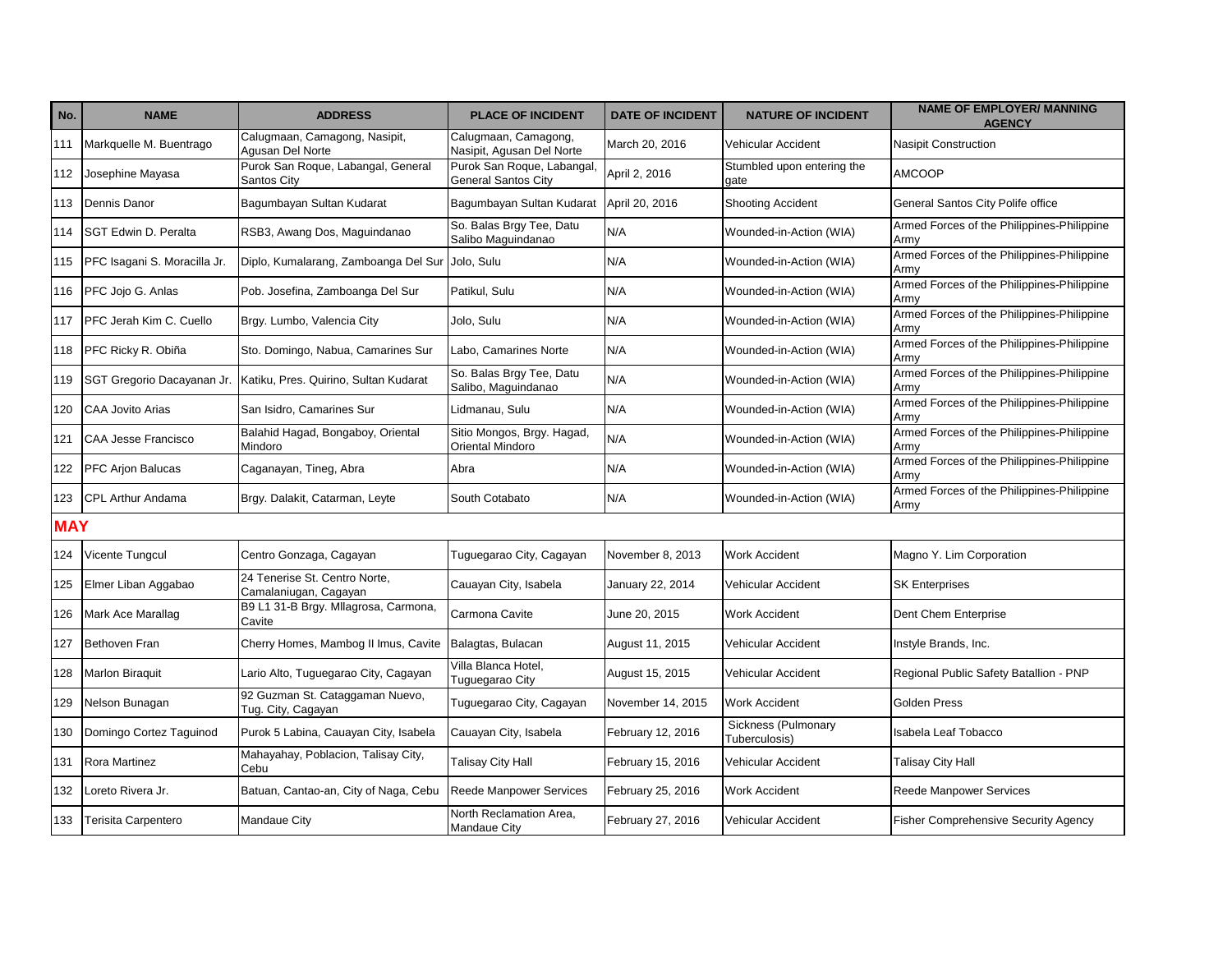| No. | <b>NAME</b>                 | <b>ADDRESS</b>                                                              | <b>PLACE OF INCIDENT</b>  | <b>DATE OF INCIDENT</b> | <b>NATURE OF INCIDENT</b> | <b>NAME OF EMPLOYER/ MANNING</b><br><b>AGENCY</b>  |
|-----|-----------------------------|-----------------------------------------------------------------------------|---------------------------|-------------------------|---------------------------|----------------------------------------------------|
| 134 | <b>PVT Gilbert P. Camos</b> | Caniogan, Tubod Lanao Del Norte                                             | Tipo tipo, Basilan        | April 9, 2016           | Wounded-in-Action (WIA)   | Armed Forces of the Philippines-Philippine<br>Army |
| 135 | CPL Ben - Ali T. Musor      | Sanvente, Sirawai, Zamboanga Del<br>Norte                                   | Tipo tipo, Basilan        | April 9, 2016           | Wounded-in-Action (WIA)   | Armed Forces of the Philippines-Philippine<br>Army |
| 136 | Eduardo G. Capalac          | San Roque, Gutalac, Zamboanga Del<br>Norte                                  | Tipo tipo, Basilan        | April 9, 2016           | Wounded-in-Action (WIA)   | Armed Forces of the Philippines-Philippine<br>Army |
| 137 | Fedilo N. Tabotabo JR.      | Liloy, Zamboanga Del Norte                                                  | Tipo tipo, Basilan        | April 9, 2016           | Wounded-in-Action (WIA)   | Armed Forces of the Philippines-Philippine<br>Army |
| 138 | Mauricio P. Kilbas          | AE 28 Western Buyagan, La Trinidad,<br><b>Benguet</b>                       | Tipo tipo, Basilan        | April 9, 2016           | Wounded-in-Action (WIA)   | Armed Forces of the Philippines-Philippine<br>Armv |
| 139 | 1LT Mark Genesis G. Robles  | Sariaya, Quezon                                                             | Tipo tipo, Basilan        | April 9, 2016           | Wounded-in-Action (WIA)   | Armed Forces of the Philippines-Philippine<br>Army |
| 140 | SSG Ferdinand A. Cuaresma   | San Nicolas, Sirawa, Zamboanga Del<br>Norte                                 | Tipo tipo, Basilan        | April 9, 2016           | Wounded-in-Action (WIA)   | Armed Forces of the Philippines-Philippine<br>Army |
| 141 | Tiate Ryan Udac             | Langapod, Labangan, Zamboanga Del<br>Sur                                    | Tipo tipo, Basilan        | April 9, 2016           | Wounded-in-Action (WIA)   | Armed Forces of the Philippines-Philippine<br>Army |
| 142 | Moreito A. Manga            | Fatima, Liloy, Zamboanga Del Norte                                          | Tipo tipo, Basilan        | April 9, 2016           | Wounded-in-Action (WIA)   | Armed Forces of the Philippines-Philippine<br>Army |
| 143 | CPL Albert C. Meña          | N/A                                                                         | Tipo tipo, Basilan        | April 9, 2016           | Wounded-in-Action (WIA)   | Armed Forces of the Philippines-Philippine<br>Army |
| 144 | Rey Neil S. Dafon           | N/A                                                                         | Tipo tipo, Basilan        | April 9, 2016           | Wounded-in-Action (WIA)   | Armed Forces of the Philippines-Philippine<br>Army |
| 145 | CPL Julibert Glo            | Purok riverside Santa Lucia District,<br>Pagadian City                      | Tipo tipo, Basilan        | April 9, 2016           | Wounded-in-Action (WIA)   | Armed Forces of the Philippines-Philippine<br>Army |
| 146 | Usri Hakin Usman            | Marang Marang, Isabela                                                      | Tipo tipo, Basilan        | April 9, 2016           | Wounded-in-Action (WIA)   | Armed Forces of the Philippines-Philippine<br>Armv |
| 147 | <b>Boyet Bucio</b>          | Alang alang, Mandaue City, Cebu                                             | SteelTech Corp            | April 15, 2016          | <b>Work Accident</b>      | SteelTech Corp                                     |
| 148 | <b>Cresanto Martinet</b>    | Tangil Dumanjug, Cebu                                                       | Metro Carcar Jewelry Shop | April 16, 2016          | <b>Work Accident</b>      | Golden Sun Security Agency                         |
| 149 | Antonio Fuentes             | Carcar Cebu                                                                 | Metro Carcar Jewelry Shop | April 16, 2016          | <b>Work Accident</b>      | Golden Sun Security Agency                         |
| 150 | Jensen Cabaccan             | Tumauini, Isabela                                                           | Marana, Tumauini, Isabela | April 19, 2016          | Vehicular Accident        | <b>ACABAR Marketing international Inc.</b>         |
| 151 | Asterio E. Pano             | Sinsin, Cebu                                                                | Galeo Heavy Equipment     | April 21, 2016          | Work Accident             | Galeo Heavy Equipment                              |
| 152 | Marilou Mondoy              | Zone 2 P5 Mahabang Parang, Angono,<br>Rizal                                 | Mataas na kahoy, Batangas | April 22, 2016          | Vehicular Accident        | DepEd CALABARZON                                   |
| 153 | Cristina Cariman            | BLK 14 Lot 7 Joshua St. Exodusville<br>Subd. Brgy San Vicente Angono, Rizal | Mataas na kahoy, Batangas | April 22, 2016          | Vehicular Accident        | DepEd CALABARZON                                   |
| 154 | Analiza Bola                | Angono, Rizal                                                               | Mataas na kahoy, Batangas | April 22, 2016          | Vehicular Accident        | DepEd CALABARZON                                   |
| 155 | Felix A. Camoro             | Apas, Cebu                                                                  | Convergys Cebu            | April 28, 2016          | <b>Work Accident</b>      | Soliman Security Agency                            |
| 156 | Arnel R. Sinambong          | N/A                                                                         | Am Coop Inc.              | May 20, 2016            | <b>Work Accident</b>      | Am Coop Inc.                                       |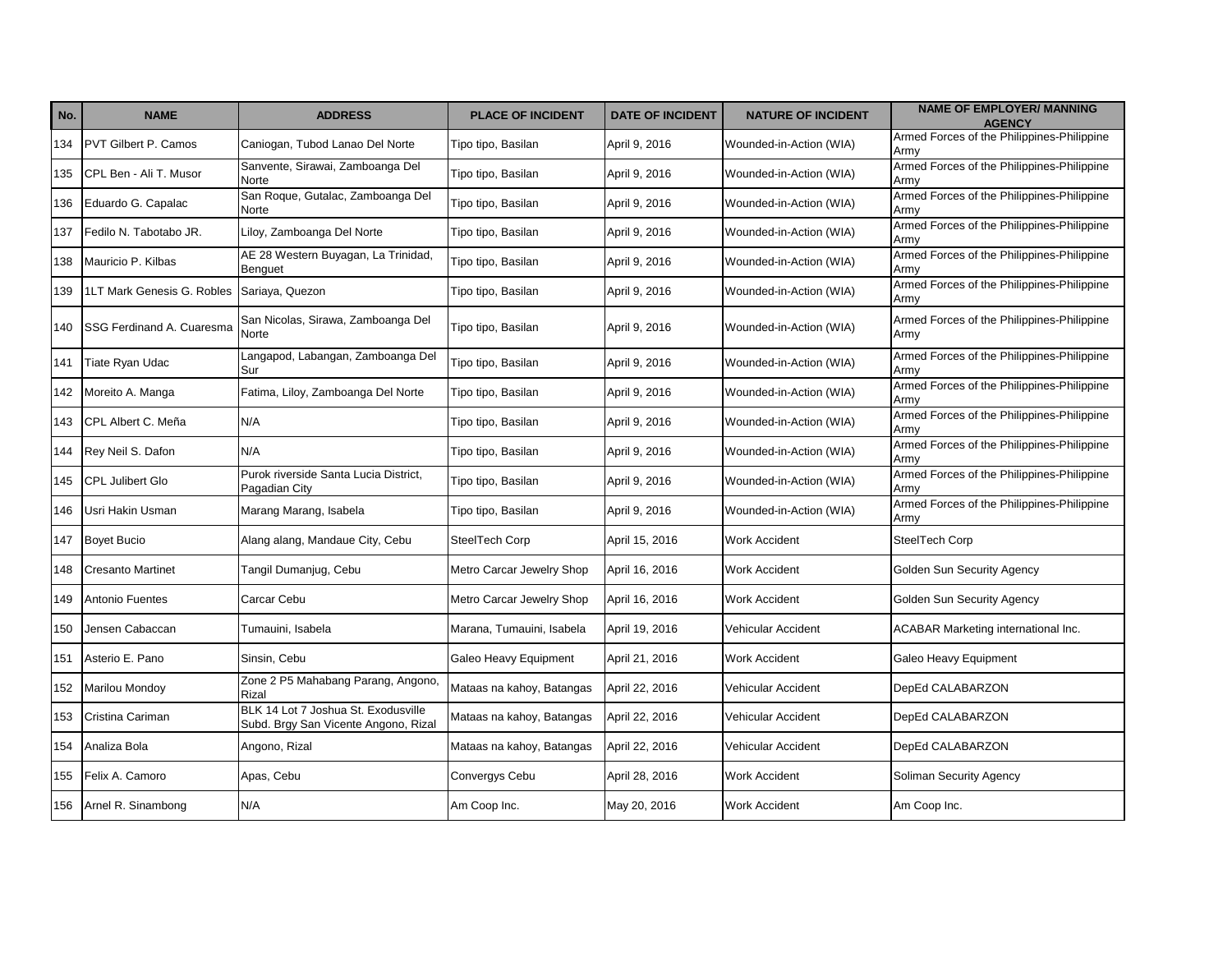| No.         | <b>NAME</b>              | <b>ADDRESS</b>                                                             | <b>PLACE OF INCIDENT</b>                           | <b>DATE OF INCIDENT</b> | <b>NATURE OF INCIDENT</b>      | <b>NAME OF EMPLOYER/ MANNING</b><br><b>AGENCY</b>               |
|-------------|--------------------------|----------------------------------------------------------------------------|----------------------------------------------------|-------------------------|--------------------------------|-----------------------------------------------------------------|
| <b>JUNE</b> |                          |                                                                            |                                                    |                         |                                |                                                                 |
| 157         | Benedicto Garcia         | B3 L30 Richfield Sta. Rosa, Laguna                                         | Las Pinas. Metro Manila                            | April 12, 2016          | <b>Work Accident</b>           | Amethyst Resources Management and<br>Services                   |
| 158         | <b>Ruel Samalea</b>      | Purok 5-A Crossing Trade Center                                            | Calamba, Laguna                                    | April 12, 2016          | Work Accident                  | Sp Dela Roya Job Contracting and<br><b>Consultancy Services</b> |
| 159         | Vetrina Caril            | Phase 3 B47 L7 VDC Brgy. La Mesa,<br>Calamba City, Laguna                  | Cabuyao, Laguna                                    | April 23, 2016          | Work Accident                  | Micro Semi Conductor Phils.                                     |
| 160         | Romil Condesa            |                                                                            | compnay premises, Butuan<br>City                   | April 25, 2016          | <b>Machine Accident</b>        | Celebes Coconut Corp.                                           |
| 161         | Raphael Elefante         | Villa Prect Kumintang Ilaya, Batangas<br>City                              | San Jose, Batangas                                 | May 20, 2016            | Vehciular Accident             | M4 Construction                                                 |
| 162         | Joel Contreras (+)       | Brgy. Matin-ao, Bonbon, Butuan City                                        | compnay premises,<br>constuction site, Butuan City | May 21, 2016            | Construction Accident          | <b>Equiarco Constuction</b>                                     |
| 163         | Edgardo Lacaba           | Calumpang, Gen. Santos City                                                | <b>General Santos City</b>                         | May 26, 2016            | <b>Machine Accident</b>        | Human Resources Multi-purpose<br>Cooperative                    |
| 164         | Ronhendric Herera        | Navy, Capas, Tarlac                                                        | Company premises,<br>Mabalacat City, Pampanga      | May 27, 2016            | <b>Work Accident</b>           | <b>Multiply TIPCO</b>                                           |
| 165         | Manolito Generao         | Narra, Bacnotan, La Union                                                  | City of San Fernando, La<br>Union                  | May 30, 2016            | Construction Accident          | Topwood Phils.                                                  |
| 166         | Eleanor Garcia           | 397 Sulok-sulok, Sulpok, Tanauan City.<br>Batangas                         | Tanauan City, Batangas                             | June 3, 2016            | Vehciular Accident (Motorcyle) | Faith in God                                                    |
| 167         | Eddie Desabille          | Ligtas Subd. Polomolok, South<br>Cotobato                                  | <b>General Santos City</b>                         | June 7, 2016            | <b>Work Accident</b>           | Cannery Multi-purpose Cooperative                               |
| 168         | <b>Chenie Sinoy</b>      | Tambles, Gen. Santos City                                                  | <b>General Santos City</b>                         | June 10, 2016           | Vehicular Accident             | Tuna Exportes Multi-purpose Cooperative                         |
| 169         | Archie Lebita            | Brgy. Real, Calamba, Laguna                                                | San Pedro, Laguna                                  | June 15, 2016           | Work Accident                  | <b>Nogalos Enterprises</b>                                      |
| 170         | Michael Redondo          | Brgy. Bunggo, Calamba, Laguna                                              | Pasay City, Metro Manila                           | June 17, 2016           | Work Accident                  | Ayin Contractor and Trading Corporation                         |
| 171         | <b>Khealven Berreros</b> | Polomolok, South Cotobato                                                  | <b>General Santos City</b>                         | June 17, 2016           | <b>Machine Accident</b>        | Cannery Multi-purpose Cooperative                               |
| 172         | <b>Gilbert Alperez</b>   | Benguet                                                                    | <b>General Santos City</b>                         | June 20, 2016           | Shooting Incident              | Philippine National Police-SAF Gensan                           |
| 173         | <b>Edward Quintana</b>   | Leyte                                                                      | <b>General Santos City</b>                         | June 20, 2016           | Shooting Incident              | Philippine National Police-SAF Gensan                           |
| 174         | Virgilia Sabeñano (+)    | Blk 3 L1 Unamonte Homes I Brgy. San<br>Roque Angono, Rizal                 | Mataas na Kahoy, Batangas                          | April 22, 2106          | Vehicular Accident (Bus)       | DepEd CALABARZON                                                |
| 175         | Karina Untalan (+)       | Blk 4 L27 Botong Francisco Ave. San<br>Isidro Kaluwalhatian, Angono, Rizal | Mataas na Kahoy, Batangas                          | April 22, 2106          | Vehicular Accident (Bus)       | DepEd CALABARZON                                                |
| 176         | Annabelle De Castro      | Phase 1 Kaliwa B27 L30 VDC, Calamba<br>City, Laguna                        | N/A                                                | N/A                     | Sicknees-Pneumonia             | Cooperative Development Authority-Region<br>4A                  |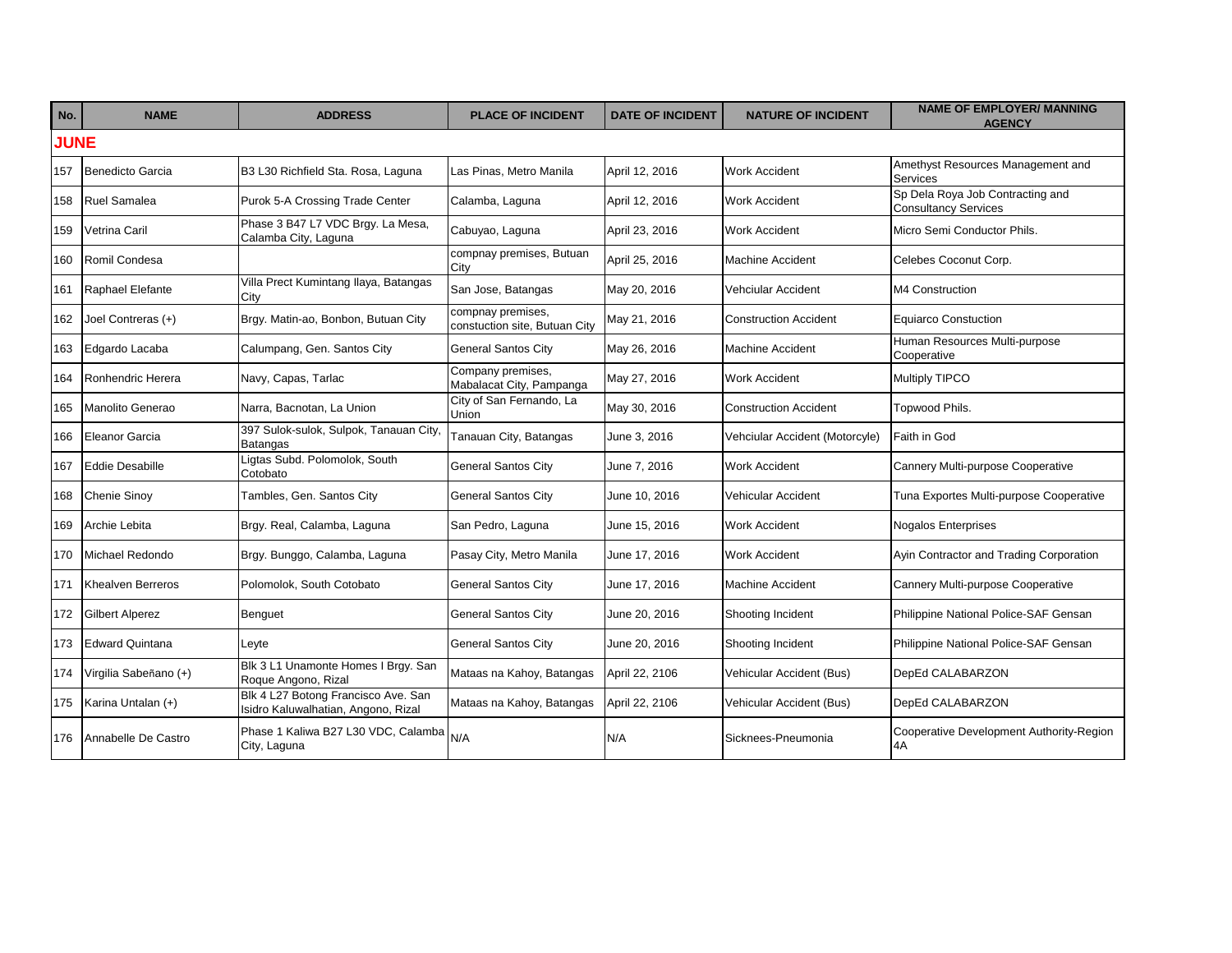| No.         | <b>NAME</b>               | <b>ADDRESS</b>                                            | <b>PLACE OF INCIDENT</b>                      | <b>DATE OF INCIDENT</b> | <b>NATURE OF INCIDENT</b> | <b>NAME OF EMPLOYER/ MANNING</b><br><b>AGENCY</b> |  |  |  |
|-------------|---------------------------|-----------------------------------------------------------|-----------------------------------------------|-------------------------|---------------------------|---------------------------------------------------|--|--|--|
| <b>JULY</b> |                           |                                                           |                                               |                         |                           |                                                   |  |  |  |
| 177         | <b>William Silva</b>      | Purok 2 Brgy. Pinagkawitan, Lipa City,<br>Batangas        | N/A                                           | January 1, 2016         | Sickness-Dystonia         | Mount Carmel Rural Bank                           |  |  |  |
| 178         | Bernie Garcia             | Pagsabugan, Mandaue City, Cebu                            | Mandaue City, Cebu                            | March 2, 2016           | <b>Work Accident</b>      | <b>Primary Structures</b>                         |  |  |  |
| 179         | Renato Bakian             | Blk12 Davao St. Eusebio Ave. Brgy.<br>Pinagbuhatan, Pasig | <b>EDSA</b>                                   | April 19, 2016          | <b>Work Accident</b>      | Metro Manila Development Authority                |  |  |  |
| 180         | Jose Sawal, Jr. (+)       | N/A                                                       | Naga City                                     | May 8, 2016             | Electrocution             | Camarines Sur Electric Coop. Inc.                 |  |  |  |
| 181         | Pablo Mapagdalita, Jr (+) | N/A                                                       | Daraga, Albay                                 | May 21, 2016            | Electrocution             | Chase Distribution, Inc.                          |  |  |  |
| 182         | Norman Seva               | 344 Don Bosco, Mayapa, Calamba City,<br>Laguna            | within company premises,<br>Canlubang, Laguna | May 22, 2016            | <b>Work Accident</b>      | Excel Quality, Inc.                               |  |  |  |
| 183         | <b>Felix Celmar</b>       | Liki, Sogod, Province of Cebu                             | Mandaue City, Cebu                            | May 30, 2016            | Motorcycle Accident       | No Ka Oi Phils, Inc.                              |  |  |  |
| 184         | Anito Preglo              | Takay, Sogod, Province of Cebu                            | Mabolo, Cebu City                             | June 3, 2016            | <b>Work Accident</b>      | Dragon Home Inn                                   |  |  |  |
| 185         | Jonathan Palencia (+)     | N/A                                                       | Ligao City                                    | June 12, 2016           | Electrocution             | Albay Power & Energy Corp.                        |  |  |  |
| 186         | Pinsp. Danilo Abataya     | N/A                                                       | Maasim, Saranggani                            | June 21, 2016           | <b>Grenade Blast</b>      | Philippine National Police-Maasim,<br>Saranggani  |  |  |  |
| 187         | PO1 Almasir Tingkasan     | N/A                                                       | Maasim, Saranggani                            | June 21, 2016           | <b>Grenade Blast</b>      | Philippine National Police-Maasim,<br>Saranggani  |  |  |  |
| 188         | PO1 Romel Badua           | N/A                                                       | Maasim, Saranggani                            | June 21, 2016           | <b>Grenade Blast</b>      | Philippine National Police-Maasim,<br>Saranggani  |  |  |  |
| 189         | PO1 Rowell Sobretodo      | N/A                                                       | Maasim, Saranggani                            | June 21, 2016           | <b>Grenade Blast</b>      | Philippine National Police-Maasim,<br>Saranggani  |  |  |  |
| 190         | PO1 Sukran Sugod          | N/A                                                       | Maasim, Saranggani                            | June 21, 2016           | <b>Grenade Blast</b>      | Philippine National Police-Maasim,<br>Saranggani  |  |  |  |
| 191         | PO1 Mark Naya             | N/A                                                       | Maasim, Saranggani                            | June 21, 2016           | <b>Grenade Blast</b>      | Philippine National Police-Maasim,<br>Saranggani  |  |  |  |
| 192         | Marlon Mercadero (+)      | N/A                                                       | Daraga, Albay                                 | June 22, 2016           | Electrocution             | Hitone Construction & Development Corp.           |  |  |  |
| 193         | Marvin Benasa             | N/A                                                       | Daraga, Albay                                 | June 22, 2016           | Electrocution             | Hitone Construction & Development Corp.           |  |  |  |
| 194         | Daniel Labares (+)        | Brgy. Suarez, Iligan City                                 | Naawan, Misamis Occidental                    | June 30, 2016           | Ambush                    | DOLE-RO 10                                        |  |  |  |
| 195         | Ulyses Laborte (+)        | Poblacion, Iligan City                                    | Naawan, Misamis Occidental                    | June 30, 2016           | Ambush                    | Neprune Manpower General Services                 |  |  |  |
| 196         | Saturnino Estanio, Jr.    | N/A                                                       | Rizal, Surigao Clty                           | June 30, 2016           | Shooting Incident         | <b>DXRS-RMN</b>                                   |  |  |  |
| 197         | Godocaje Camoro, Jr.      | Bo. Sabang Danao Clty, Cebu                               | Danao City, Cebu                              | July 4, 2016            | Motorcycle Accident       | Cebu Provincial Police Office                     |  |  |  |
| 198         | Aldrin Masamayor          | N/A                                                       | Brgy. Bading, Butuan City                     | July 6, 2016            | Electrocution             | Golden Seacraft Marine Corp.                      |  |  |  |
| 199         | Julito Amper (+)          | N/A                                                       | Brgy. Bading, Butuan City                     | July 6, 2016            | Electrocution             | Golden Seacraft Marine Corp.                      |  |  |  |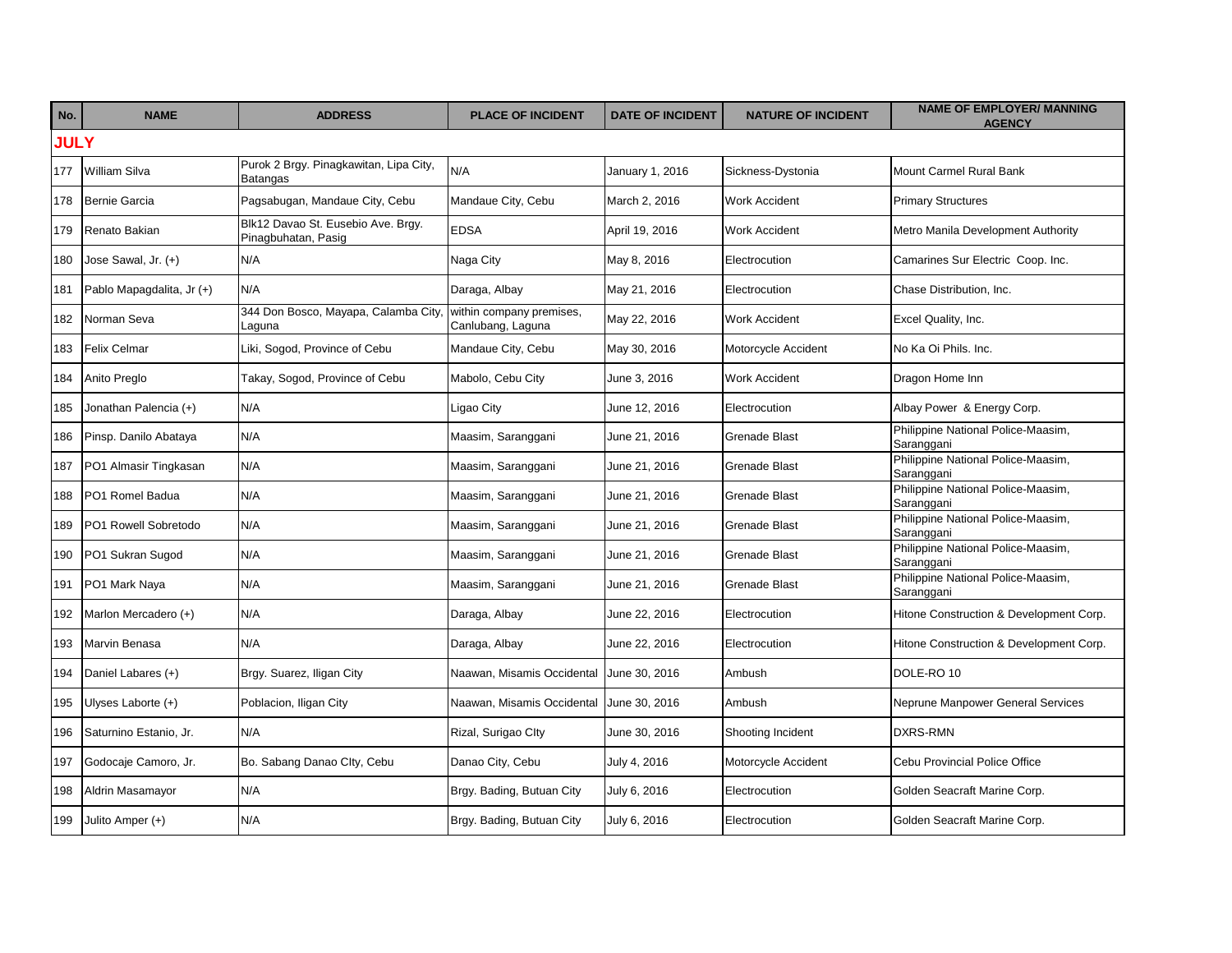| No. | <b>NAME</b>                 | <b>ADDRESS</b>                                      | <b>PLACE OF INCIDENT</b>                        | <b>DATE OF INCIDENT</b> | <b>NATURE OF INCIDENT</b> | <b>NAME OF EMPLOYER/ MANNING</b><br><b>AGENCY</b>  |  |  |  |
|-----|-----------------------------|-----------------------------------------------------|-------------------------------------------------|-------------------------|---------------------------|----------------------------------------------------|--|--|--|
| 200 | <b>Christian Lawrence</b>   | Burgos St. Alang-alang Mandaue City,<br>Cebu        | Mandaue City, Cebu                              | July 9, 2016            | <b>Work Accident</b>      | <b>Steeltech Color Roofings</b>                    |  |  |  |
| 201 | Hermoso Anas (+)            | Bogo, Cebu                                          | Balamban, Cebu                                  | July 19, 2016           | <b>Fall Accident</b>      | <b>Aboitiz Construction</b>                        |  |  |  |
|     | <b>AUGUST</b>               |                                                     |                                                 |                         |                           |                                                    |  |  |  |
| 202 | 1LT Dennis Manumbale, Jr.   | L14 B233 Pioneer St. Pembo, Makati<br>City          | Cabilao, Makilala, North<br>Cotobato            | January 2, 2013         | Wounded-in-Action         | Armed Forces of the Philippines-Philippine<br>Army |  |  |  |
| 203 | Rogelio Morito              | 515 Real, Calamba, Laguna                           | Calamba, Laguna                                 | April 8, 2014           | <b>Work Accident</b>      | Integrated Recycling Industries                    |  |  |  |
| 204 | CPL Ismael Oriña            | Brgy. Malibago, Echague, Isabela                    | Quirino, Ilocos Sur                             | May 2, 2014             | Wounded-in-Action         | Armed Forces of the Philippines-Philippine<br>Army |  |  |  |
| 205 | PFC Roderick Lapasaran      | Brgy. Silik, Pikit, Cotobato                        | Brgy. Imelda Lasnavas,<br>Northern Samar        | August 17, 2014         | Wounded-in-Action         | Armed Forces of the Philippines-Philippine<br>Army |  |  |  |
| 206 | PFC Johnny Lagyaban, Jr.    | Purok 3 Bulanao Norte, Tabuk, Kalinga               | Capas, Poswoy, Balbalan                         | July 26, 2015           | Wounded-in-Action         | Armed Forces of the Philippines-Philippine<br>Army |  |  |  |
| 207 | <b>CPL Reymund Vasquez</b>  | Divisioria, Enrile, Cagayan                         | Pinukpok, Kalinga                               | July 27, 2015           | Wounded-in-Action         | Armed Forces of the Philippines-Philippine<br>Armv |  |  |  |
| 208 | <b>PFC Khalid Amboloto</b>  | Bacolod. Lanao del Norte                            | Malapatan, Saranggani<br>Province               | November 6, 2015        | Wounded-in-Action         | Armed Forces of the Philippines-Philippine<br>Army |  |  |  |
| 209 | SSG Henry Paguyo            | Kalusutan, Angadahan, Isabela                       | <b>Basilan Province</b>                         | March 4, 2016           | Wounded-in-Action         | Armed Forces of the Philippines-Philippine<br>Army |  |  |  |
| 210 | <b>CPL Radzmir Apalal</b>   | Salamat San Roque Village,<br>Zamboanga City        | Cotobato City                                   | March 9, 2016           | Wounded-in-Action         | Armed Forces of the Philippines-Philippine<br>Armv |  |  |  |
| 211 | <b>SSG Randy Rivera</b>     | Poblacion, Kapatagan, Lanao del Norte               | Patikul. Sulu                                   | March 15, 2016          | Wounded-in-Action         | Armed Forces of the Philippines-Philippine<br>Army |  |  |  |
| 212 | <b>SGT Jeomarie Escobar</b> | Lower 6 Lad, Midsayap, Cotobato                     | Salibo, Maguindanao                             | March 22, 2016          | Wounded-in-Action         | Armed Forces of the Philippines-Philippine<br>Army |  |  |  |
| 213 | <b>PFC Herrie Millado</b>   | Tairan Lantwan, Basilan                             | Datu Salibo, Maguindanao                        | March 25, 2016          | Wounded-in-Action         | Armed Forces of the Philippines-Philippine<br>Army |  |  |  |
| 214 | PFC Loyolo Raquiza, Jr.     | Brgy. Basiao, Basey, Western Samar                  | Pantukan, Compostella<br><b>Valley Province</b> | April 1, 2016           | Wounded-in-Action         | Armed Forces of the Philippines-Philippine<br>Army |  |  |  |
| 215 | CPT Benson Eduardo          | Calamba, Laguna                                     | <b>Basilan Province</b>                         | April 9, 2016           | Wounded-in-Action         | Armed Forces of the Philippines-Philippine<br>Armv |  |  |  |
| 216 | PFC Shuan Kurt Salunoy      | 419 Crossing Airport Lumbia, Cagayan<br>de Oro City | Manolo Fortich, Bukidno                         | April 10, 2016          | Wounded-in-Action         | Armed Forces of the Philippines-Philippine<br>Army |  |  |  |
| 217 | SSG Conrado Barbonio        | San Francisco Ocampo, Camarines Sur                 | Paluan, Occidental Mindoro                      | April 15, 2016          | Wounded-in-Action         | Armed Forces of the Philippines-Philippine<br>Army |  |  |  |
| 218 | CPL Ronel Fanuga            | PMPC Village, Panacan, Davao City                   | Davao City                                      | April 18, 2016          | Wounded-in-Action         | Armed Forces of the Philippines-Philippine<br>Army |  |  |  |
| 219 | <b>CPL Richard Rañola</b>   | Poblacion, Esperanza, Masbate                       | Sta. Cruz, Davao del Sur                        | April 26, 2016          | Wounded-in-Action         | Armed Forces of the Philippines-Philippine<br>Army |  |  |  |
| 220 | PFC Joedanh Panican         | Brgy. Tagbaya-on Jiabong, Samar                     | Las Navas, Northern Samar                       | April 30, 2016          | Wounded-in-Action         | Armed Forces of the Philippines-Philippine<br>Army |  |  |  |
| 221 | Enrico Villaba              | 581 Borja St Malabanan, Binan,<br>Laguna            | Binan, Laguna                                   | April 30, 2016          | Vehicular Accident        | Excel Quality Inc.                                 |  |  |  |
| 222 | 2LT Ariel Cayton            | 143 Mango St. Carmen, Cagayan de<br>Oro City        | Matnog, Sorsogon                                | May 9, 2016             | Wounded-in-Action         | Armed Forces of the Philippines-Philippine<br>Army |  |  |  |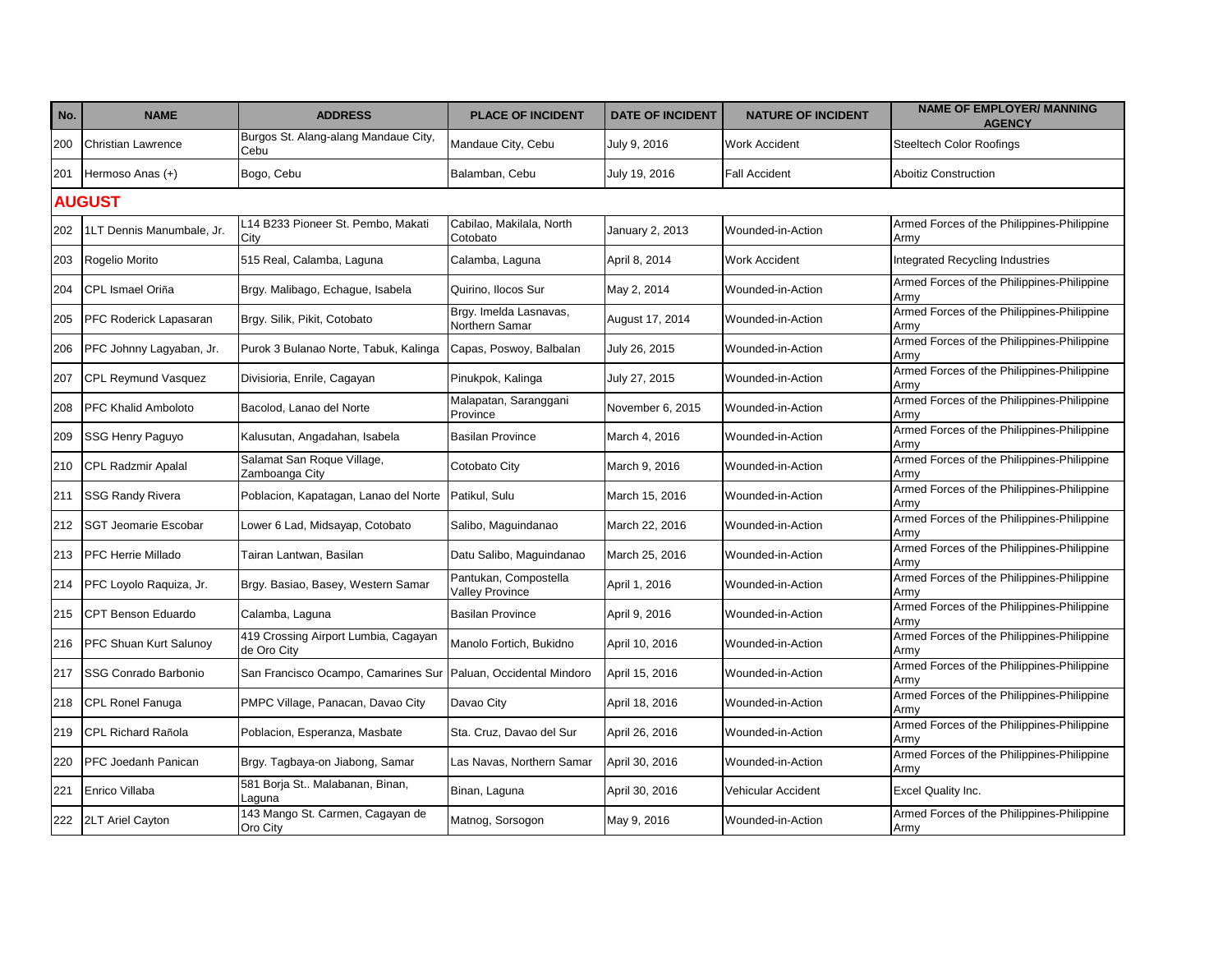| No. | <b>NAME</b>                    | <b>ADDRESS</b>                                                | <b>PLACE OF INCIDENT</b>      | <b>DATE OF INCIDENT</b> | <b>NATURE OF INCIDENT</b> | <b>NAME OF EMPLOYER/ MANNING</b><br><b>AGENCY</b>               |
|-----|--------------------------------|---------------------------------------------------------------|-------------------------------|-------------------------|---------------------------|-----------------------------------------------------------------|
| 223 | <b>CPL Louis Limmayog</b>      | Pokisan, Bontoc, Mountain Province                            | Jolo, Sulu                    | May 18, 2016            | Wounded-in-Action         | Armed Forces of the Philippines-Philippine<br>Armv              |
| 224 | SSG Reyneil Cabondocan         | Pob. Pikit North Cotobato                                     | Pikit, North Cotobato         | May 24, 2016            | Wounded-in-Action         | Armed Forces of the Philippines-Philippine<br>Army              |
| 225 | Glen Vargas                    | B19 L18 Bougainvilla, Banadero,<br>Calamba, Laguna            | Calamba, Laguna               | May 25, 2016            | Vehicular Accident        | Pi Play                                                         |
| 226 | PFC Charlie Javier             | Kalilanganm San Pablo, Zamboanga del<br>Sur                   | Patikul, Sulu                 | May 26, 2016            | Wounded-in-Action         | Armed Forces of the Philippines-Philippine<br>Armv              |
| 227 | <b>CPL Omar Somcio</b>         | Brgy. Mandaragat, Puerto Princesa City<br>Palawan             | Jolo, Sulu                    | May 27, 2016            | Wounded-in-Action         | Armed Forces of the Philippines-Philippine<br>Armv              |
| 228 | CPL Erkhan Sta. Maria          | N/A                                                           | Butig, Lanao del Sur          | May 30, 2016            | Wounded-in-Action         | Armed Forces of the Philippines-Philippine<br>Army              |
| 229 | CPL Rolando Cabayacruz         | Purok 3, Lunzuran, Zamboanga City                             | Butig, Lanao del Sur          | May 30, 2016            | Wounded-in-Action         | Armed Forces of the Philippines-Philippine<br>Armv              |
| 230 | <b>SGT Angelito Celecious</b>  | Pob. North, Polanco, Zamboanga del<br>Norte                   | Butig, Lanao del Sur          | May 30, 2016            | Wounded-in-Action         | Armed Forces of the Philippines-Philippine<br>Army              |
| 231 | <b>Reymart Aguilar</b>         | B27 L36 HK Village Banay-banay,<br>Cabuyao, Laguna            | <b>Trece Martirez, Cavite</b> | June 4, 2016            | <b>Work Accident</b>      | J. A. Services Cooperative                                      |
| 232 | Alfredo Balita                 | B11 L23 Phase 4 Mahogany Villas Brgy<br>Looc, Calamba, Laguna | Paranaque City                | June 22, 2016           | Shooting Incident         | Global Toledo and Alquino Security Agency<br>Corp.              |
| 233 | <b>Jake Sentillas</b>          | 509 G. San Pedro St., Ibayo, Tipas,<br><b>Taguig City</b>     | Ortigas, Pasig City           | July 31, 2016           | Vehicular Accident        | 25/7 Call Center                                                |
| 234 | Rey Gabayron                   | San Isidro, Gen. Santos City                                  | Lagao, Gen. Santos City       | August 14, 2016         | Vehicular Accident        | <b>Power Clean Services</b>                                     |
| 235 | CPL Roel Sina-on               | Maguindanao                                                   | N/A                           | N/A                     | Wounded-in-Action         | Armed Forces of the Philippines-Philippine<br>Armv              |
| 236 | <b>CPL James Ericson Danao</b> | Gacab, Malibcong, Abra                                        | <b>Basilan Province</b>       | N/A                     | Wounded-in-Action         | Armed Forces of the Philippines-Philippine<br>Army              |
| 237 | <b>SSG Rosevil Villacampa</b>  | Cebu City                                                     | N/A                           | N/A                     | Wounded-in-Action         | Armed Forces of the Philippines-Philippine<br>Armv              |
| 238 | PFC Jhonuel Capuno             | Carlosa, Calatagan, Batangas                                  | Talaingod, Davao del Norte    | N/A                     | Wounded-in-Action         | Armed Forces of the Philippines-Philippine<br>Armv              |
| 239 | <b>SSG Ferdinand Cuaresma</b>  | San Nicolas, Sirawai, Zamboanga del<br>Norte                  | N/A                           | N/A                     | Wounded-in-Action         | Armed Forces of the Philippines-Philippine<br>Armv              |
| 240 | CPL Jaq Marzan                 | Pidigan Nagdaingan, Abra                                      | N/A                           | N/A                     | Wounded-in-Action         | Armed Forces of the Philippines-Philippine<br>Armv              |
|     | <b>SEPTEMBER</b>               |                                                               |                               |                         |                           |                                                                 |
| 241 | Ralph Henry Baluyot (+)        | Upi, Gamu, Isabela                                            | Quirino, Ilocos Sur           | May 1, 2014             | Killed-in-Action (KIA)    | Armed Forces of the Philippines-50 Infantry<br><b>Battalion</b> |
| 242 | Miguel Lumabi, Jr. (+)         | Balasig, Cabagan, Isabela                                     | Quirino, Ilocos Sur           | May 2, 2014             | Killed-in-Action (KIA)    | Armed Forces of the Philippines-50 Infantry<br><b>Battalion</b> |
| 243 | Manuel Tabangcura              | Lasam, Cagayan                                                | Quezon City, Isabela          | December 7, 2015        | Vehicular Accident        | Balong Ice Cream Dealer                                         |
| 244 | Erik Cayabyab                  | Cabuyao, Laguna                                               | Paciano, Rizal, Calamba       | December 15, 2015       | <b>Work Accident</b>      | Mancorp Phil. Inc.                                              |
| 245 | Julieto Gabutera               | Calaanan, Canitoan, Cagayan de Oro<br>City                    | San Miguel, Zamboanga City    | August 4, 2016          | Fire Incident             | Adonai Ads Steel Services                                       |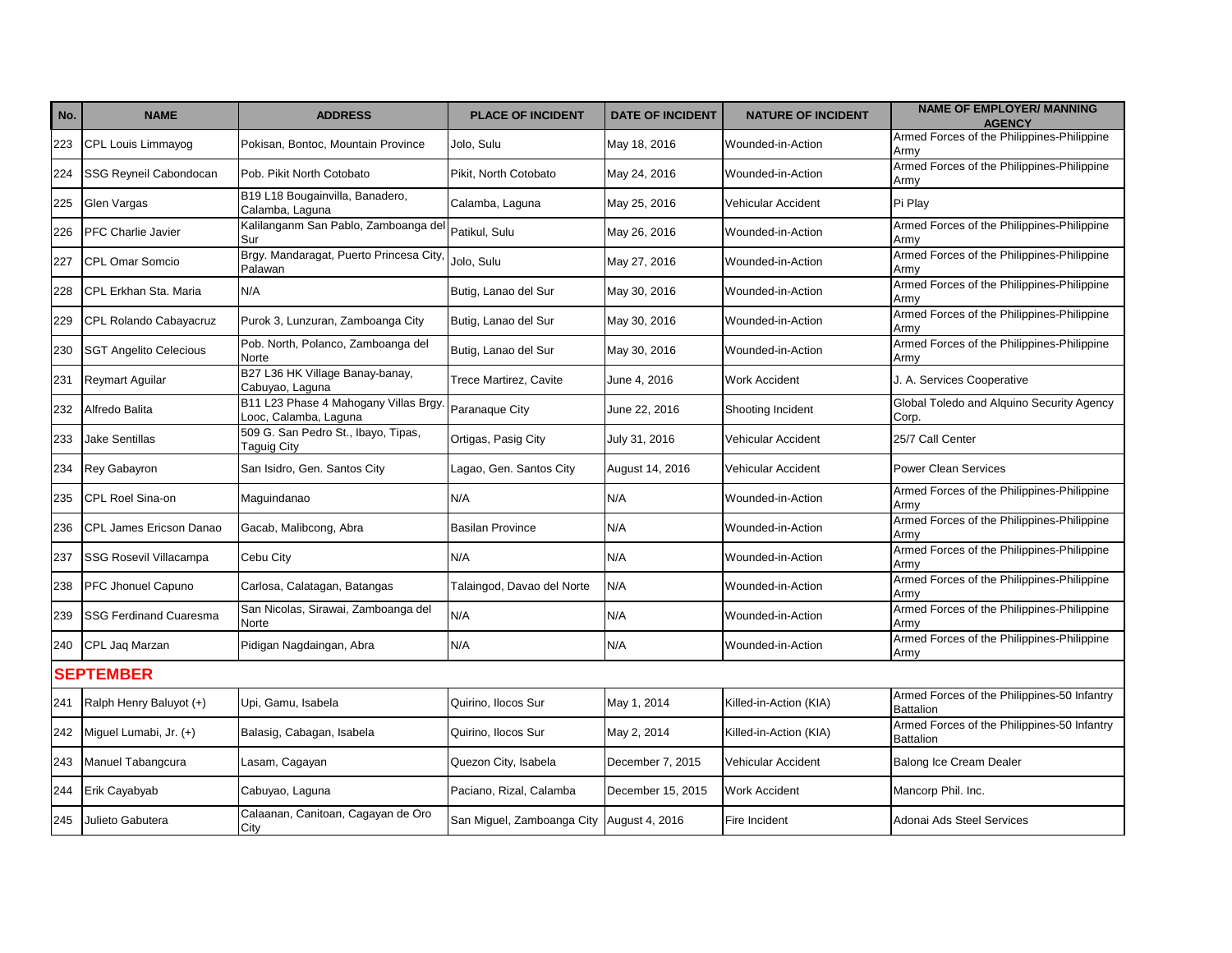| No. | <b>NAME</b>               | <b>ADDRESS</b>                                                 | <b>PLACE OF INCIDENT</b>                 | <b>DATE OF INCIDENT</b> | <b>NATURE OF INCIDENT</b>                  | <b>NAME OF EMPLOYER/ MANNING</b><br><b>AGENCY</b>         |  |  |  |  |
|-----|---------------------------|----------------------------------------------------------------|------------------------------------------|-------------------------|--------------------------------------------|-----------------------------------------------------------|--|--|--|--|
| 246 | Roland Sanchez (+)        | <b>Bauio City</b>                                              | General Nakar, Quezon                    | August 13, 2016         | <b>Construction Accident</b><br>(drowning) | Cavite International Contruction and<br>Development Corp. |  |  |  |  |
| 247 | Ferdie Sannadan (+)       | <b>Bauio City</b>                                              | General Nakar, Quezon                    | August 14, 2016         | <b>Construction Accident</b><br>(drowning) | Cavite International Contruction and<br>Development Corp. |  |  |  |  |
| 248 | Salvador Pacling          | <b>Bauio City</b>                                              | General Nakar, Quezon                    | August 15, 2016         | <b>Construction Accident</b><br>(drowning) | Cavite International Contruction and<br>Development Corp. |  |  |  |  |
| 249 | Simeon Sig-od (+)         | <b>Bauio City</b>                                              | General Nakar, Quezon                    | August 16, 2016         | Construction Accident<br>(drowning)        | Cavite International Contruction and<br>Development Corp. |  |  |  |  |
| 250 | Zenith Picat (+)          | <b>Bauio City</b>                                              | General Nakar, Quezon                    | August 17, 2016         | <b>Construction Accident</b><br>(drowning) | Cavite International Contruction and<br>Development Corp. |  |  |  |  |
| 251 | David Guiague, Jr. (+)    | <b>Bauio City</b>                                              | General Nakar, Quezon                    | August 18, 2016         | Construction Accident<br>(drowning)        | Cavite International Contruction and<br>Development Corp. |  |  |  |  |
| 252 | Renato Vanicer            | Tanauan City, Batangas                                         | Batino, Calamba, Laguna                  | August 21, 2016         | Work Accident                              | Global Woojin I and S Corp.                               |  |  |  |  |
| 253 | Mamerto Amaneo            | Carmen Pagatpat, Cagayan de Oro City   Cagayan de Oro City     |                                          | September 2, 2016       | <b>Construction Accident</b>               | Jorge Bib Construction                                    |  |  |  |  |
| 254 | Christian Exquivel        | N/A                                                            | Lapu-lapu St. Legazpi City               | September 15, 2016      | Electrocution                              | Vida Exemane-Employer                                     |  |  |  |  |
|     | <b>OCTOBER</b>            |                                                                |                                          |                         |                                            |                                                           |  |  |  |  |
| 255 | Fernando Principe         | B9 L28 San Cristobal Garden Homes,<br>Calamba, Laguna          | Batino, Calamba                          | January 23, 2016        | <b>Work Accident</b>                       | Sta. Clara International Corp.                            |  |  |  |  |
| 256 | Rolly Morter(+)           | B6 L2 Villa Susana III, Malitlit, Sta.<br>Rosa, Laguna         | Punta, Calamba, Laguna                   | March 3, 2016           | Shooting Incident                          | Universal Harvester Inc.                                  |  |  |  |  |
| 257 | Ruby Ann Tayco            | 376 Real, Calamba, Laguna                                      | Punta, Calamba, Laguna                   | April 9, 2016           | <b>Work Accident</b>                       | Southern Global Services Multi-purpose<br>Cooperative     |  |  |  |  |
| 258 | CPL Reymart Casulla       | N/A                                                            | <b>Basilan Province</b>                  | May 10, 2016            | Wounded-in-Action (WIA)                    | Armed Forces of the Philippine-Philippine<br>Army         |  |  |  |  |
| 259 | PFC Jose Martel           | Sta. Cruz, Davao del Sur                                       | Columbio, Sultan Kudarat                 | May 23, 2016            | Wounded-in-Action (WIA)                    | Armed Forces of the Philippine-Philippine<br>Army         |  |  |  |  |
| 260 | <b>CAA Jether Duenas</b>  | Banay banay, Davao Oriental                                    | Banay banay, Davao Oriental              | June 16, 2016           | Wounded-in-Action (WIA)                    | Armed Forces of the Philippine-Philippine<br>Army         |  |  |  |  |
| 261 | PFC Jess Toni Bauzon      | Poblacin 7 Midsayap, N. Cotobato                               | Midsayap, N. Cotobato                    | June 22, 2016           | Wounded-in-Action (WIA)                    | Armed Forces of the Philippine-Philippine<br>Army         |  |  |  |  |
| 262 | <b>TSG Rolito Quimson</b> | Zone 2 Brgy. Villarica, Babak Dist.<br>Igacos, Davao del Norte | Tipo-tipo, Basilan                       | July 12, 2016           | Wounded-in-Action (WIA)                    | Armed Forces of the Philippine-Philippine<br>Army         |  |  |  |  |
| 263 | PFC Dan Antiporta         | Mondragon, N. Samar                                            | Sharif Agwak, Maguindanao                | July 13, 2016           | Wounded-in-Action (WIA)                    | Armed Forces of the Philippine-Philippine<br>Army         |  |  |  |  |
| 264 | Gilbert Fornasidoro       | B3 L13 Carmen Homes Subd. San<br>Pedro, Laguna                 | The Fort Bonifacio Golba<br>City, Taguig | July 16, 2016           | Vehicular Accident                         | <b>UNIDELC</b>                                            |  |  |  |  |
| 265 | CPL Reymor Bagalay        | Kabugan, Apayao                                                | <b>Basilan Province</b>                  | August 10, 2016         | Wounded-in-Action (WIA)                    | Armed Forces of the Philippine-Philippine<br>Army         |  |  |  |  |
| 266 | <b>SSG Mark Galutera</b>  | Gappal, Cauayan, Isabela                                       | <b>Basilan Province</b>                  | August 10, 2016         | Wounded-in-Action (WIA)                    | Armed Forces of the Philippine-Philippine<br>Army         |  |  |  |  |
| 267 | PFC Khalid Saicalabi      | Munai, Lanao del Norte                                         | <b>Basilan Province</b>                  | August 10, 2016         | Wounded-in-Action (WIA)                    | Armed Forces of the Philippine-Philippine<br>Army         |  |  |  |  |
| 268 | SGT Antonio Grafil, Jr.   | Upper Katungal, Tacurong City                                  | Midsayap, N. Cotobato                    | August 14, 2016         | Wounded-in-Action (WIA)                    | Armed Forces of the Philippine-Philippine<br>Army         |  |  |  |  |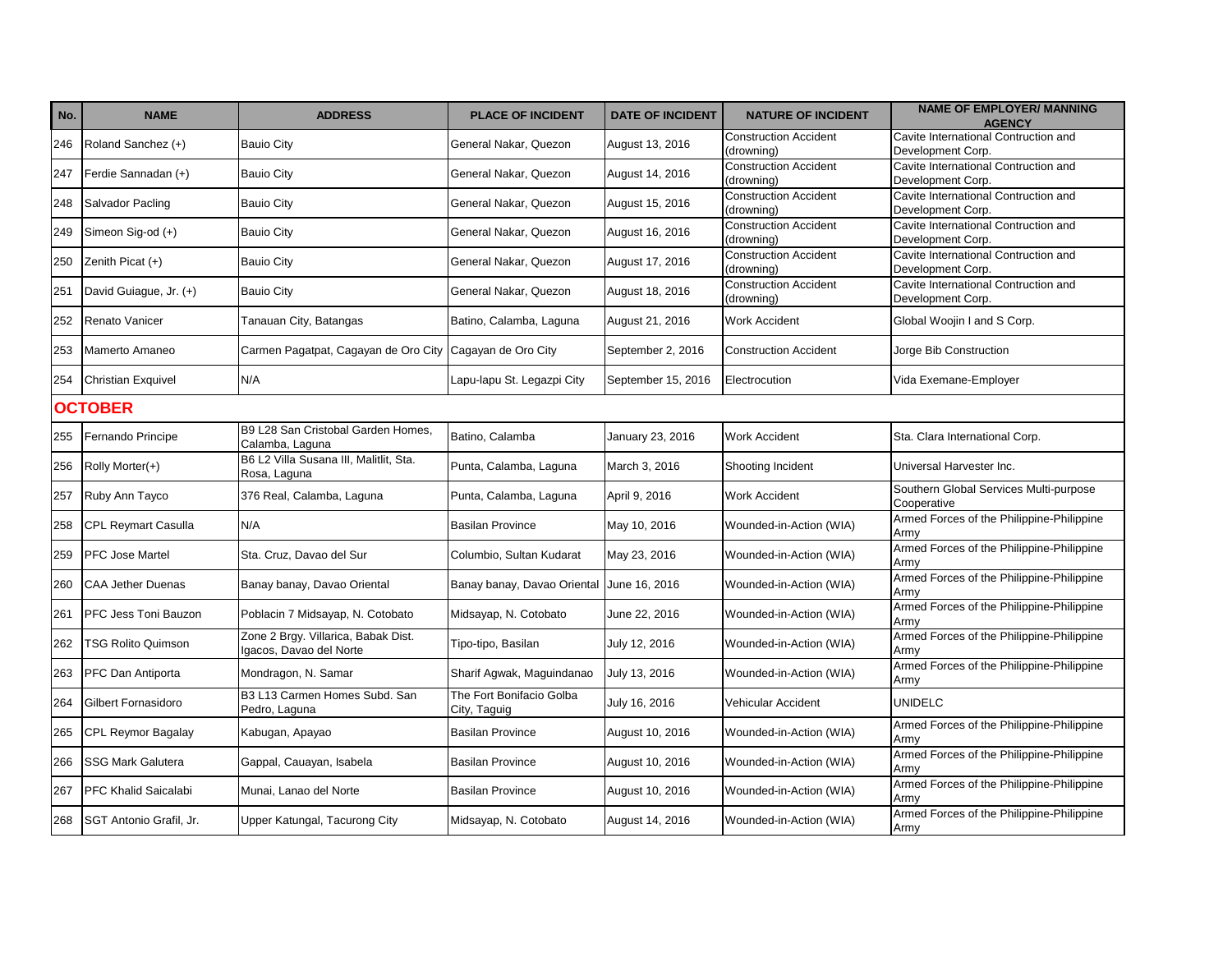| No.             | <b>NAME</b>                    | <b>ADDRESS</b>                                       | <b>PLACE OF INCIDENT</b>   | <b>DATE OF INCIDENT</b> | <b>NATURE OF INCIDENT</b>  | <b>NAME OF EMPLOYER/ MANNING</b><br><b>AGENCY</b> |  |  |  |
|-----------------|--------------------------------|------------------------------------------------------|----------------------------|-------------------------|----------------------------|---------------------------------------------------|--|--|--|
| 269             | <b>SSG Mike Rosario</b>        | Brgy. Bacnit, Mabini, Pangasinan                     | Dingalan, Aurora Province  | August 19, 2016         | Wounded-in-Action (WIA)    | Armed Forces of the Philippine-Philippine<br>Armv |  |  |  |
| 270             | 2LT Ghelyn Batomalaque         | Labason, Zamboanga del Norte                         | Dingalan, Aurora Province  | August 19, 2016         | Wounded-in-Action (WIA)    | Armed Forces of the Philippine-Philippine<br>Armv |  |  |  |
| 271             | <b>PFC Alvin Nicolas</b>       | Tacurong City, Sultan Kudarat                        | Patikul, Sulu              | August 26, 2016         | Wounded-in-Action (WIA)    | Armed Forces of the Philippine-Philippine<br>Armv |  |  |  |
| 272             | <b>PFC Ruben Lapidez</b>       | Purok Pag-ibig, Sagasa, Esperanza,<br>Sultan Kudarat | Patikul, Sulu              | August 26, 2016         | Wounded-in-Action (WIA)    | Armed Forces of the Philippine-Philippine<br>Armv |  |  |  |
| 273             | PFC Glend Resma(+)             | Libungan, North Cotobato                             | <b>General Santos City</b> | August 28, 2016         | Killed-in-Action (KIA)     | Armed Forces of the Philippine-Philippine<br>Army |  |  |  |
| 274             | <b>PVT Jemar Maictin</b>       | Phase 1 Bong-bong, Ozamis City                       | Patikul, Sulu              | August 29, 2016         | Wounded-in-Action (WIA)    | Armed Forces of the Philippine-Philippine<br>Army |  |  |  |
| 275             | <b>PFC Vinjie Colalio</b>      | Tipolo Plaridel, Misamis Occidental                  | Patikul, Sulu              | August 29, 2016         | Wounded-in-Action (WIA)    | Armed Forces of the Philippine-Philippine<br>Army |  |  |  |
| 276             | PO1 Romeo Mandapat, Jr.<br>(+) | #265 St. Peter St. Brgy. Holy Spirit,<br>Quezon City | Camarin, Caloocan          | September 16, 2016      | Shooting Incident          | <b>Philippine National Police</b>                 |  |  |  |
| 277             | Cesar Munoz                    | <b>General Santos City</b>                           | <b>General Santos City</b> | September 18, 2016      | Vehicular Accident         | <b>General Santos Doctors Hospital</b>            |  |  |  |
| 278             | Romeo Autos                    | 220 Pulo, Cabuyao, Laguna                            | Binan, Laguna              | September 25, 2016      | <b>Work Accident</b>       | <b>JMAR Industrial Services</b>                   |  |  |  |
| 279             | Christophe Galino              | <b>General Santos City</b>                           | <b>General Santos City</b> | October 9, 2016         | Stabbing Incident          | Pagkakaisa Security Agency                        |  |  |  |
| 280             | <b>CPL Ronel Golez</b>         | N/A                                                  | N/A                        | N/A                     | Wounded-in-Action (WIA)    | Armed Forces of the Philippine-Philippine<br>Army |  |  |  |
| 281             | <b>PFC Amilhamia Dammang</b>   | Jolo, Sulu                                           | N/A                        | N/A                     | Wounded-in-Action (WIA)    | Armed Forces of the Philippine-Philippine<br>Army |  |  |  |
| 282             | <b>CPL Marvin Calintos</b>     | Paranas, Samar                                       | N/A                        | N/A                     | Wounded-in-Action (WIA)    | Armed Forces of the Philippine-Philippine<br>Army |  |  |  |
| 283             | <b>PFC Johnrel Alalag</b>      | Lakewood, Zamboanga Del Sur                          | N/A                        | N/A                     | Wounded-in-Action (WIA)    | Armed Forces of the Philippine-Philippine<br>Army |  |  |  |
| <b>NOVEMBER</b> |                                |                                                      |                            |                         |                            |                                                   |  |  |  |
| 284             | Crisanto Panesa                | A. Mabini St. Zone 1, Talisay, Batangas              | N/A                        | September 17, 2016      | <b>Work Accident</b>       | Global Maritime Crew Inc.                         |  |  |  |
| 285             | Stefanie Espina                | Bocaue, Bulacan                                      | Bocaue, Bulacan            | October 12, 2016        | <b>Fireworks Explosion</b> | Gina Gonzales' Fireworks                          |  |  |  |
| 286             | FO Florencio Asonza, Jr.       | Bulusan St., Laloma, Quezon City                     | EDSA, Quezong City         | October 31, 2016        | <b>Work Accident</b>       | <b>Bureau of Fire Protection</b>                  |  |  |  |
| 287             | PO2 Abeking Dandan (+)         | North Cotobato                                       | Pikit, North Cotobato      | October 31, 2016        | Shooting Incident          | Philippine Nationa Police-N. Cotobato             |  |  |  |